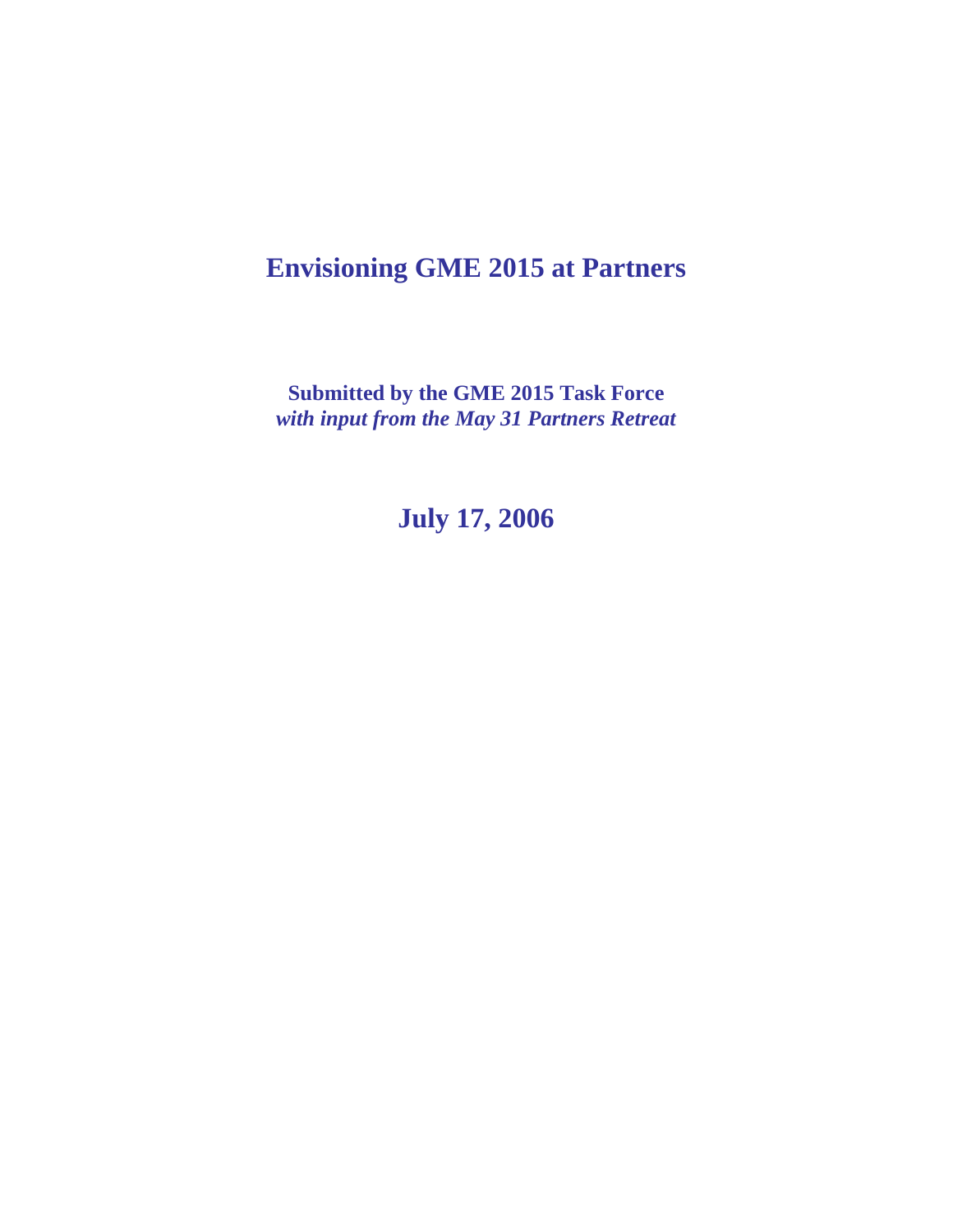# **Contents**

| <b>Introduction</b>                                                   |     |   |
|-----------------------------------------------------------------------|-----|---|
| <b>Approach to Planning</b>                                           |     | 2 |
| <b>The Case for Change</b>                                            |     | 3 |
| <b>Envisioning GME 2015 at Partners</b>                               |     | 7 |
| <b>Physician Education and Training Mission</b>                       | 8   |   |
| <b>Optimizing Teaching and Learning at Partners: Focus on Faculty</b> | 11  |   |
| Optimizing the Educational Experience at Partners: Focus on Trainees  | -15 |   |
| Optimizing Teaching and Learning: Focus on Curriculum and             |     |   |
| Methods for Teaching and Evaluation                                   | 18  |   |
| The Interface Between Education and Patient Care                      | 22. |   |
| Coordination and Infrastructure                                       | 28  |   |
| Creating an Integrated GME-UME Education Culture                      | 31  |   |
|                                                                       |     |   |

## **Appendix: GME 2015 Task Force**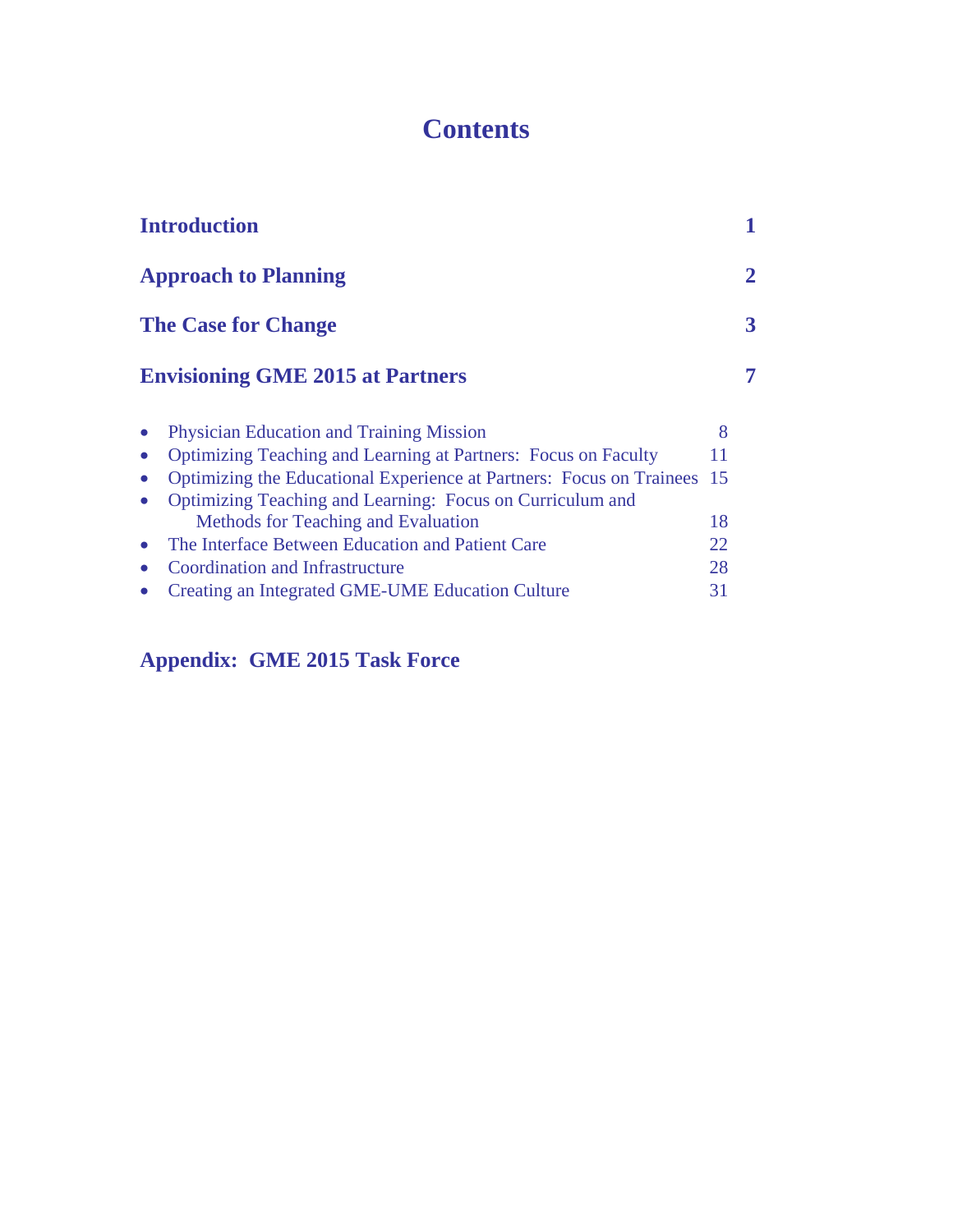### **Introduction**

The Partners HealthCare System and, in particular, its academic medical centers, Brigham and Women's Hospital (BWH) and Massachusetts General Hospital (MGH), enjoy world renown for providing excellent patient care, cutting edge research, and premier medical education. As a leader in its field, Partners is well aware of the importance of constantly striving to improve in all three of these areas, including optimizing the education and training of future physicians.

Partners recognizes that changes in health care delivery, technology, and the demographics and expectations of physicians and patients present significant challenges to the current models for physician education. Over time, these evolving trends will make it increasingly difficult to enhance or even to maintain the quality of graduate medical education (GME). Partners has thus committed to evaluate its approach to physician education and take bold steps as may be necessary to ensure its continued leadership and success in the future.

In this context, Partners has undertaken a strategic planning process for its physician education programs. The scope of this process includes graduate medical education (residency and fellowship programs), the interface between graduate and undergraduate medical education (UME), and the implementation of hospital-based components of Harvard Medical School's new curriculum. A principal goal of this project is to describe the desired future for GME in 2015 and to develop a series of actionable recommendations for short term (2-3 year) and long-term initiatives aimed at implementing that vision.

It should be noted that this vision was created from the perspective of optimizing physician education at Partners, and was, by design, focused principally on graduate medical education. As specific implementation plans are developed, they will need to take into account the breadth of the multifaceted mission of the constituent institutions and the need to allocate resources to benefit the whole.

This paper outlines the approach to planning, presents the case for change, and describes an "emerging vision" for GME in 2015. Achieving this vision will require a significant culture shift and a strong, consistent focus on education and teaching. Substantial resources and the steadfast support of hospital and Partners leadership will also be necessary. Achieving this vision will allow us to sustain and enhance physician education at Partners—the rewards of which will be enjoyed for years to come.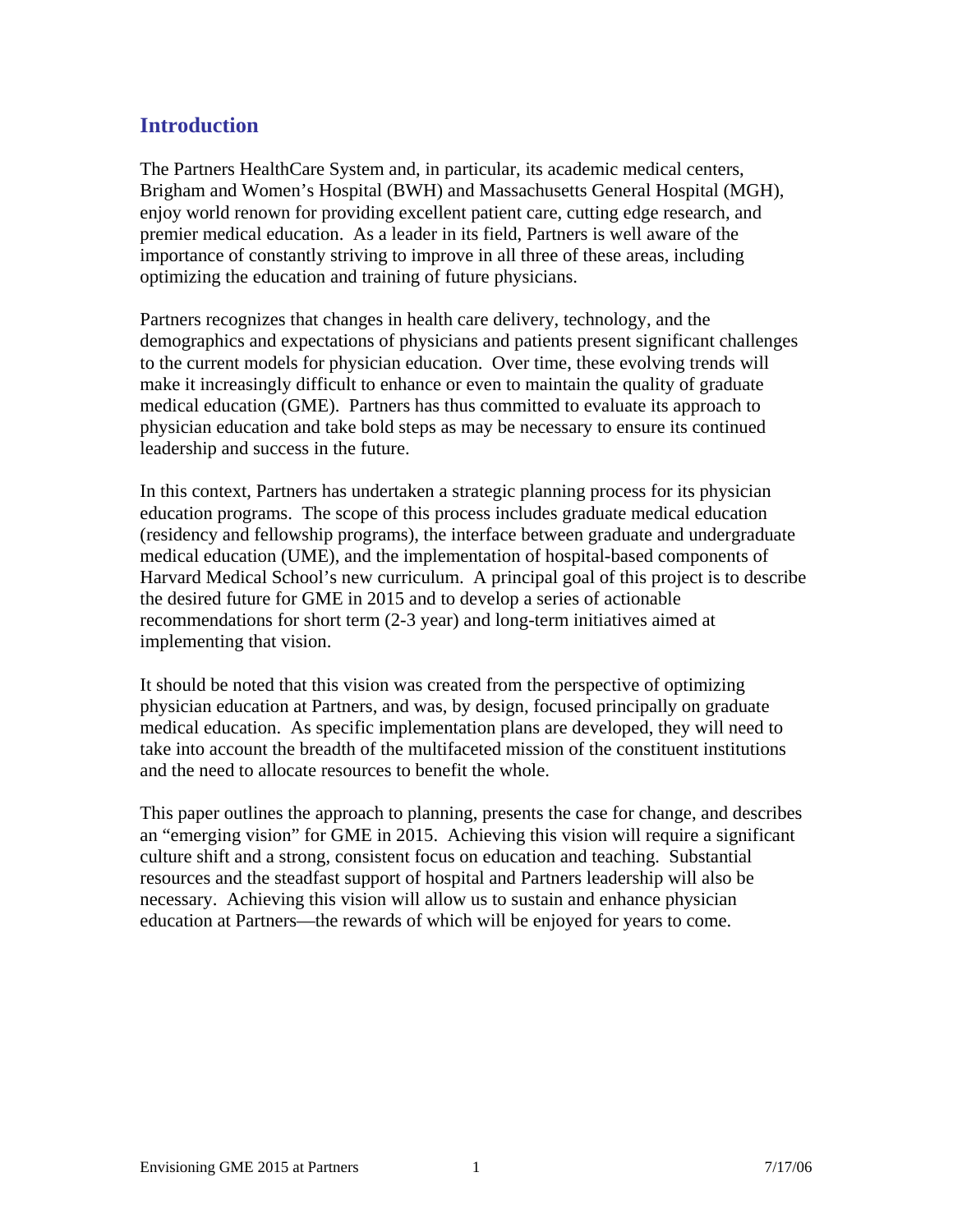### **Approach to Planning**

The planning process was initiated by Partners senior leadership and has proceeded with broad involvement of faculty, trainees, and administrators throughout Partners. This involvement has taken a variety of forms, including approximately seventy individual interviews with Chiefs and other leaders from Partners, the hospitals, and Harvard Medical School; focus groups of residents, fellows, and junior faculty at both MGH and BWH; and a Partners-wide survey of faculty, residents and fellows that generated 870 responses. This work culminated in a Partnerswide planning retreat, involving over 120 leaders from throughout Partners, on May 31, 2006. The information from all of these sources informed the process and the resulting vision.

The work has been overseen by a **Steering Committee**, led by Daniel K. Podolsky, MD, Partners Chief Academic Officer, and Debra F. Weinstein, MD, Partners Vice President for Graduate Medical Education. Steering Committee members are Gary Gottlieb, MD/MBA President, BWH; Allison C. Rimm, MGH Vice President for Strategic Planning and Information Management; Frederick Schoen, MD/PhD, Chair, BWH Education Committee (and Vice Chair, Pathology, BWH); Jo Shapiro, MD, Partners Associate Director for Graduate Medical Education (and Division Chief, Otolaryngology, BWH); Peter Slavin, MD, President, MGH; George Thibault, MD, Partners Vice President of Clinical Affairs (and Director, HMS Academy of Medical Educators); Samuel O. Thier, MD, Professor of Medicine and Professor of Health Care Policy, Harvard Medical School, MGH; Kate Walsh, COO, BWH; and Warren Zapol, MD, Chair, MGH Education Committee (and Chair, Anesthesia, MGH).

The Steering Committee commissioned the **GME 2015 Task Force** with the charge to develop "a preliminary ten-year vision for physician education at Partners, focusing principally on GME and its interface with undergraduate medical education (UME) and patient care delivery." The Task Force was co-chaired by Jonathan F. Borus, MD, Chair of the Brigham and Women's/ Faulkner Hospitals Department of Psychiatry, and Andrea Reid, MD, MPH, Program Director, MGH Gastroenterology Fellowship. This twenty-person Task Force represented a diversity of roles and perspectives from throughout Partners (*see Appendix for list of Task Force members*). Members reviewed and discussed extensive background materials and the results of the interviews, focus groups, and survey to develop a preliminary vision for the future. The Task Force met five times in the course of the project and Task Force members played leadership roles at the May 31 retreat.

**Cambridge Concord Associates (CCA)** provided project consultation. A consulting firm with extensive experience in strategic planning and governance assessment and design for medical organizations, institutions of higher education, and other health and education related not-forprofits, CCA worked closely with the Steering Committee and the Task Force throughout the process and was also responsible for the interviews, focus groups, and survey analysis.

This paper represents the results of the work to date and is presented to the Steering Committee to use as they identify the specific next steps required to achieve the desired future for the education of physicians at Partners.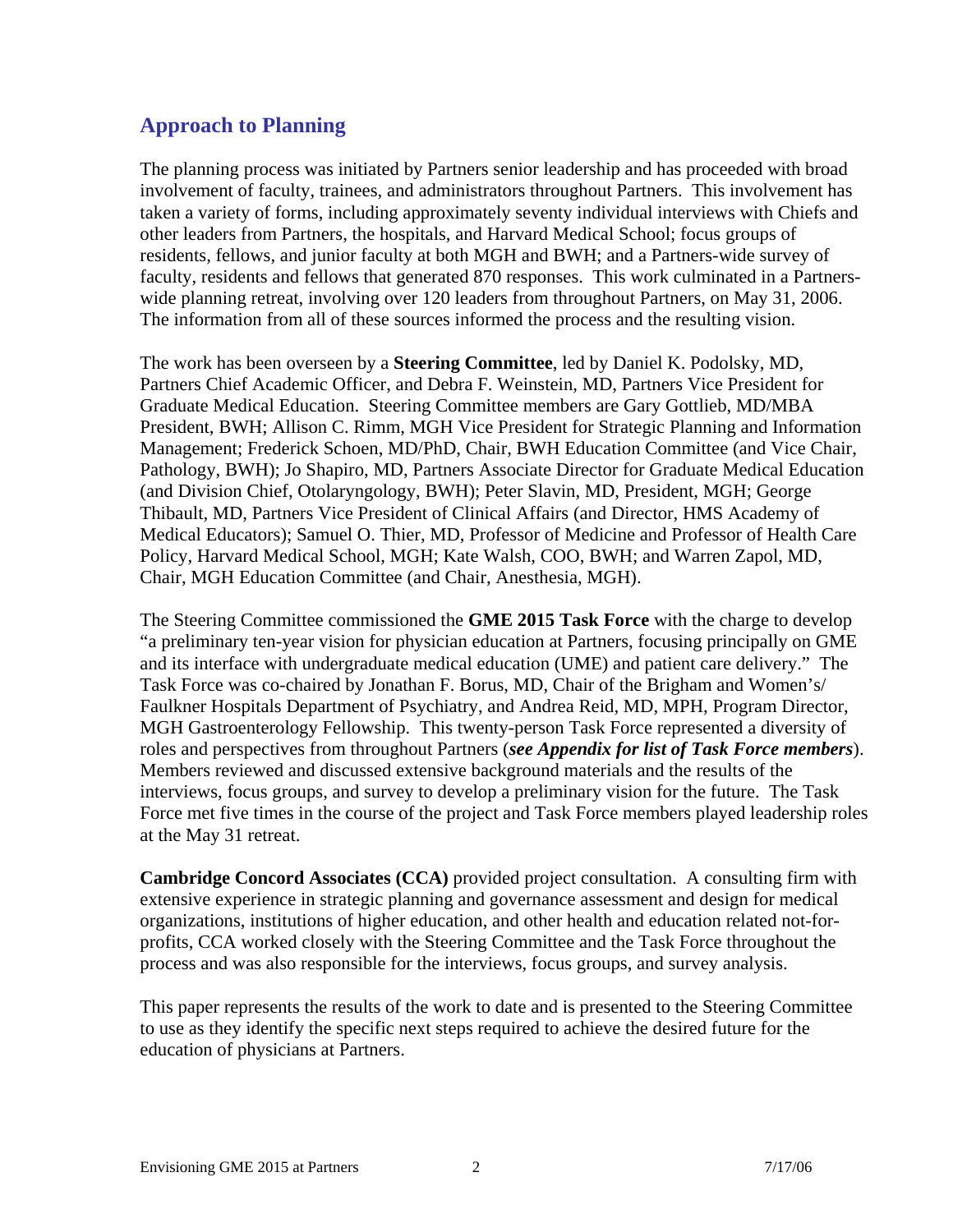### **The Case for Change**

Partners is a global leader in health care and physician education; GME positions at Partners' hospitals are sought after and highly regarded. This planning process was undertaken to allow Partners to creatively adjust and evolve its GME programs to ensure that they are positioned to stay ahead of trends and changes. The future leaders of health care will be those organizations that anticipate environmental trends, challenges and advances, and develop innovative approaches to ensure that the health care needs of the future are met.

The process of envisioning GME at Partners in 2015 incorporated an understanding of current and impending changes and challenges facing health care and GME so that Partners physician education programs could be designed prospectively, in a strategic and innovative way.

In planning for the future, Partners has significant **strengths** upon which to build. These include:

- Excellence in research, clinical education and patient care;
- High quality people at all levels throughout Partners;
- A culture and tradition that values teaching and learning;
- The resources, structure, institutional relationships, and reputation needed to be an aggressive change leader;
- A strong relationship with Harvard Medical School;
- Financial health:
- A large and diverse population of patients representing a broad spectrum of clinical medicine.

Partners must harness and leverage these assets to respond to new challenges from the changing context of health care, including those described below.

**Medical practice and health care delivery** are being impacted—and will likely be transformed—by the fields of genomics and regenerative medicine, minimally-invasive technologies, large-scale epidemiologic studies, and other rapidly evolving areas of research. Closer collaboration between traditionally "siloed" medical specialties has become critical, as has the role of cross-specialty and interdisciplinary teams. People working at the interface of clinical practice and research, including those doing translational work, are essential. Trainees in all specialties will need to learn to work in the era of "personalized medicine," where genomics will allow physicians to identify disease susceptibility, pursue early diagnosis and develop individualized treatment (i.e. "the right drug for a particular tumor in a specific patient"). Physicians will be increasingly dependent upon tools for accessing new information and on a commitment to lifelong learning. In addition, the increasing proportion of care delivered in the ambulatory setting will have a significant impact on the training needs of young physicians.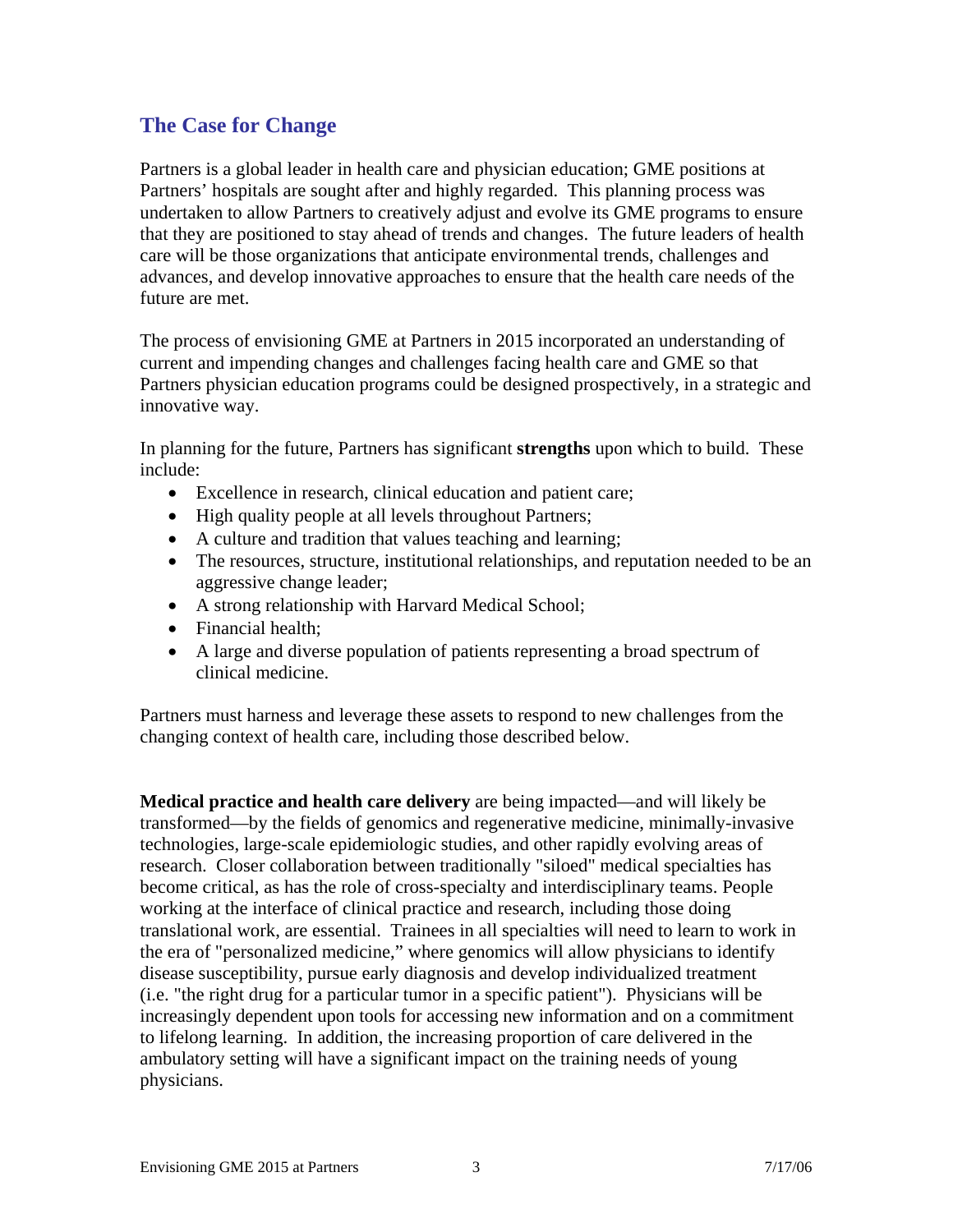The **public health** agenda must continue to address disparities in access to healthcare and challenges of caring for the un- or underinsured while also tackling new threats, such as bioterrorism or the increased likelihood that a local outbreak of infectious disease becomes a worldwide pandemic in an age where global travel is commonplace. The healthcare needs of the public will change in other significant ways as the U.S. population increases in age and ethnic diversity.

**Patients are better informed and have higher expectations of their physicians and of the healthcare system overall.** With easy access to medical information on the Internet, and confronted by direct-to-consumer advertising, patients want more detailed communication from physicians and a more active role in decision making. They expect rapid incorporation of new knowledge into practice, easy and prompt access to their physicians, and seamless communication between healthcare providers. Better-informed patients are likely to continue to drive increased utilization and costs. Patient satisfaction data is increasingly used to inform the operational decisions of healthcare institutions.

**Patient safety and quality** have become a major focus of health care reform, impacting both health care delivery and training. Training in the principles and practice of patient safety will be expected of all physicians. Many physicians are concerned that the patient safety imperative of supervision, taken to the extreme, could deny physician trainees the experience of autonomous decision-making (appropriate to their level of training), which is necessary preparation for independent practice.

**Advances in technology** provide both new tools and ever-increasing expectations. With a constantly growing information base easily available to residents and faculty, there is a need to ensure that learning is both in time and in-depth. Advances such as simulation provide new teaching/evaluation tools and the expectation that leading academic medical centers will make full use of them. On the administrative side, technology offers the potential for reducing the administrative burden and improving communications, leading to higher quality and more efficient patient care. Global communication systems provide new opportunities for bringing healthcare to populations previously without access. In addition to aiding patients, "telemedicine" can enhance physician education by exposing doctors to patients with diseases not encountered locally. However, harnessing the full advantage of new technologies will be expensive and time consuming.

**Time pressures** are changing the trainee experience and creating new demands on both trainees and faculty, thus exacerbating the tension between education and service. The combination of increasing clinical loads, rising inpatient acuity, and significant restrictions on residents' work hours, can result in insufficient time for residents to spend with patients and insufficient time for other educational opportunities. Shorter hospital stays and an increase in outpatient services affect trainees' ability to follow a patient's course and can lead to a loss of longitudinal experience. The fast pace of rotations sets up a challenging dynamic that favors breadth rather than depth of learning and limits trainees' ability to acclimate to routines and get to know the faculty in any one area. Time pressures on faculty make it more difficult for many to devote time to teaching and to provide meaningful evaluation and feedback for trainees.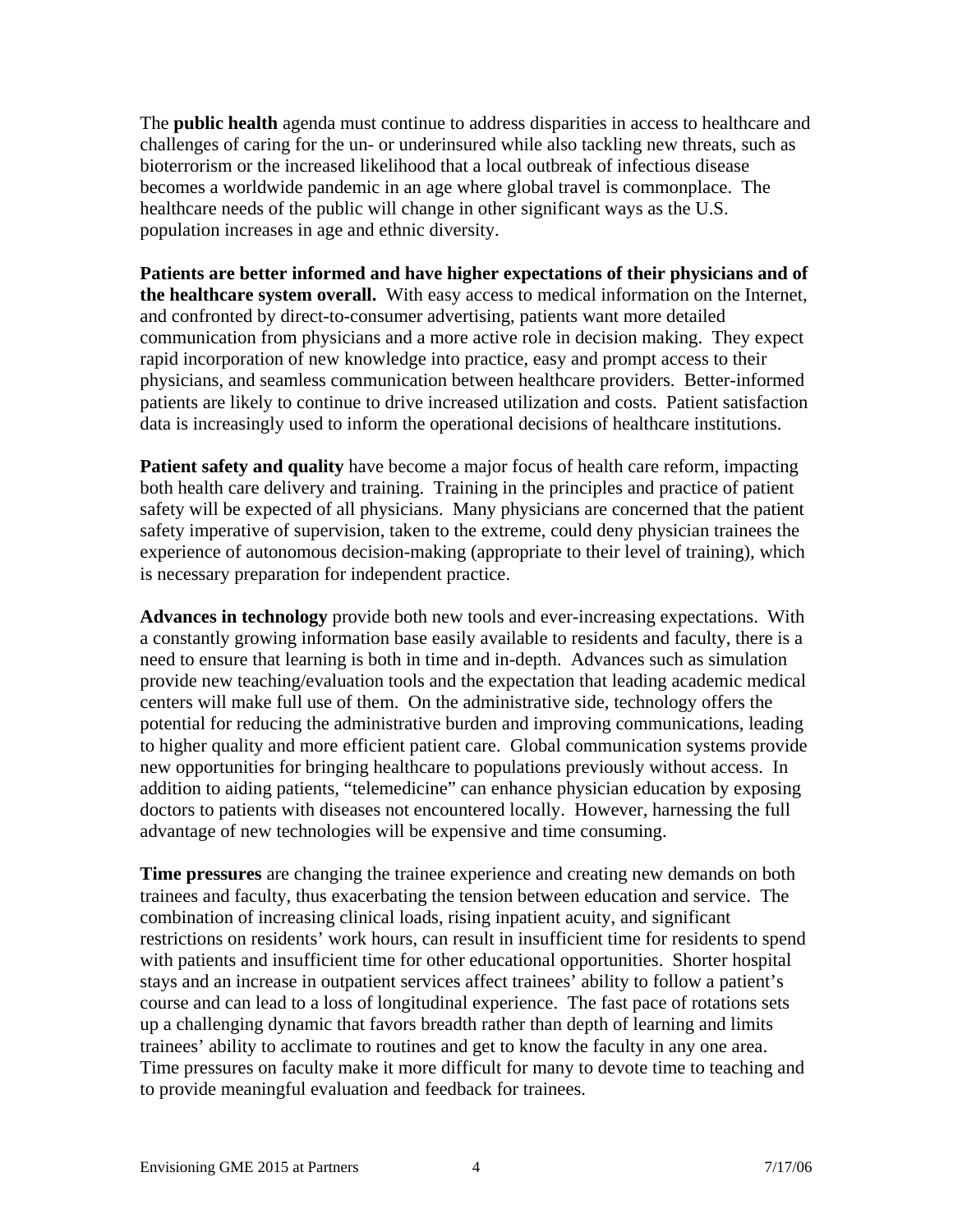**Physician demographics are changing and lifestyle choices are increasingly impacting career decisions.** Medical school graduates are increasingly attracted to "controllable lifestyle" specialties and are considering the balance between personal and professional life when choosing training programs and determining career paths. GME programs must address trainees' expectations for more control over their lives and their desire to pursue both personal and professional interests. As growing numbers of women enter medicine, and as parenting expectations and responsibilities change for both women and men, there is a need to adapt training models to meet the needs of families. There will be growing demand for trainees and faculty to leave and re-enter the workforce, for illness or other reasons, without feeling devalued in the physician culture.

#### **Regulation of healthcare delivery and physician education is expanding**

**dramatically.** Requirements related to patient privacy, billing and reimbursement, physician credentialing and recertification, and supervision of trainees place new demands and constraints on the system. Accreditation standards for GME involve increasingly tighter restrictions on duty hours, fulfillment of specific curricular elements and documentation of competence in clearly defined areas. Increasing regulation by ACGME, JCAHO, ABMS, state medical boards, CMS, and other groups also adds substantially to the burden of documentation.

**Internal productivity pressures** also impact physician education and training. Demands for faster "through-put" to accommodate greater clinical volume decrease the time available for both resident and faculty teaching and learning, and increase the requirement for GME programs to accommodate hospital "service needs."

A critical internal challenge is the **need to ensure that teaching is appropriately rewarded and recognized within Partners**. In the current system, where all attending physicians are expected to teach, explicit rewards for teaching are minimal. In some cases teaching may actually hinder one's ability to be promoted and result in lower compensation because of lost clinical productivity. Most faculty feel that teaching is not sufficiently recognized or valued in the Harvard/Partners system. With increasing demands on time and ongoing fiscal pressure, the current difficulty in recruiting talented faculty to teach is likely to worsen.

**A vision for physician education at Partners in 2015 is necessary to guide further planning in a way that addresses current and expected challenges.** "Business as usual" or reactive change will be insufficient to ensure that Partners maintains and enhances its position as a leader in physician education and training. This vision utilizes the strengths of the organization to address the challenges posed by the external and internal environments. It is a bold vision that will demand substantial resources and infrastructure support. The result, however, will solidify Partners as a global leader that is truly fulfilling all parts of the mission of excellence in patient care, research, and physician education.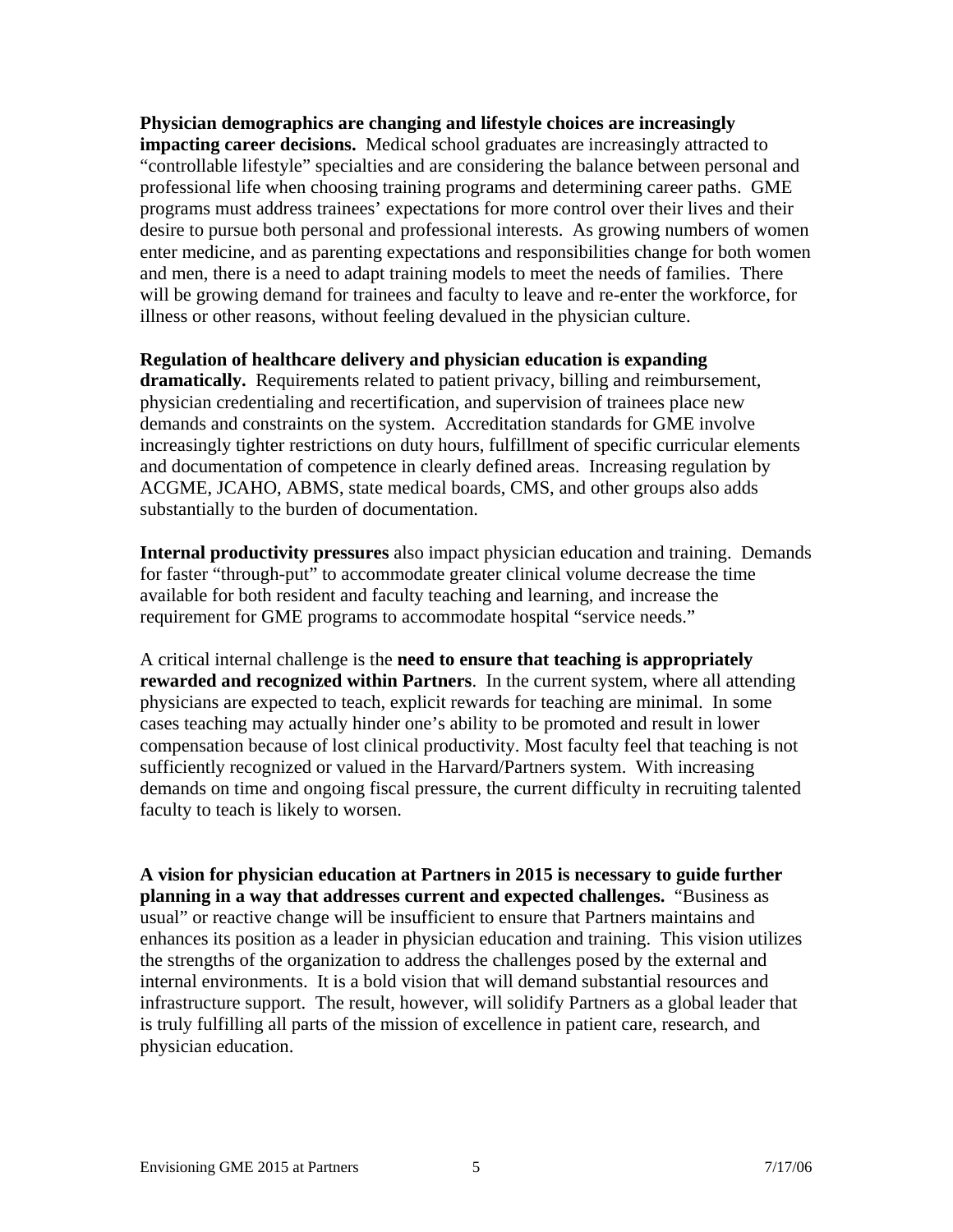Because of BWH's and MGH's international standing in the academic medicine community, changes made—or even contemplated—at Partners will attract broad interest. As Partners works to define, develop and implement new models for physician education, the organization has a responsibility to assess the impact of changes and to issue public reports.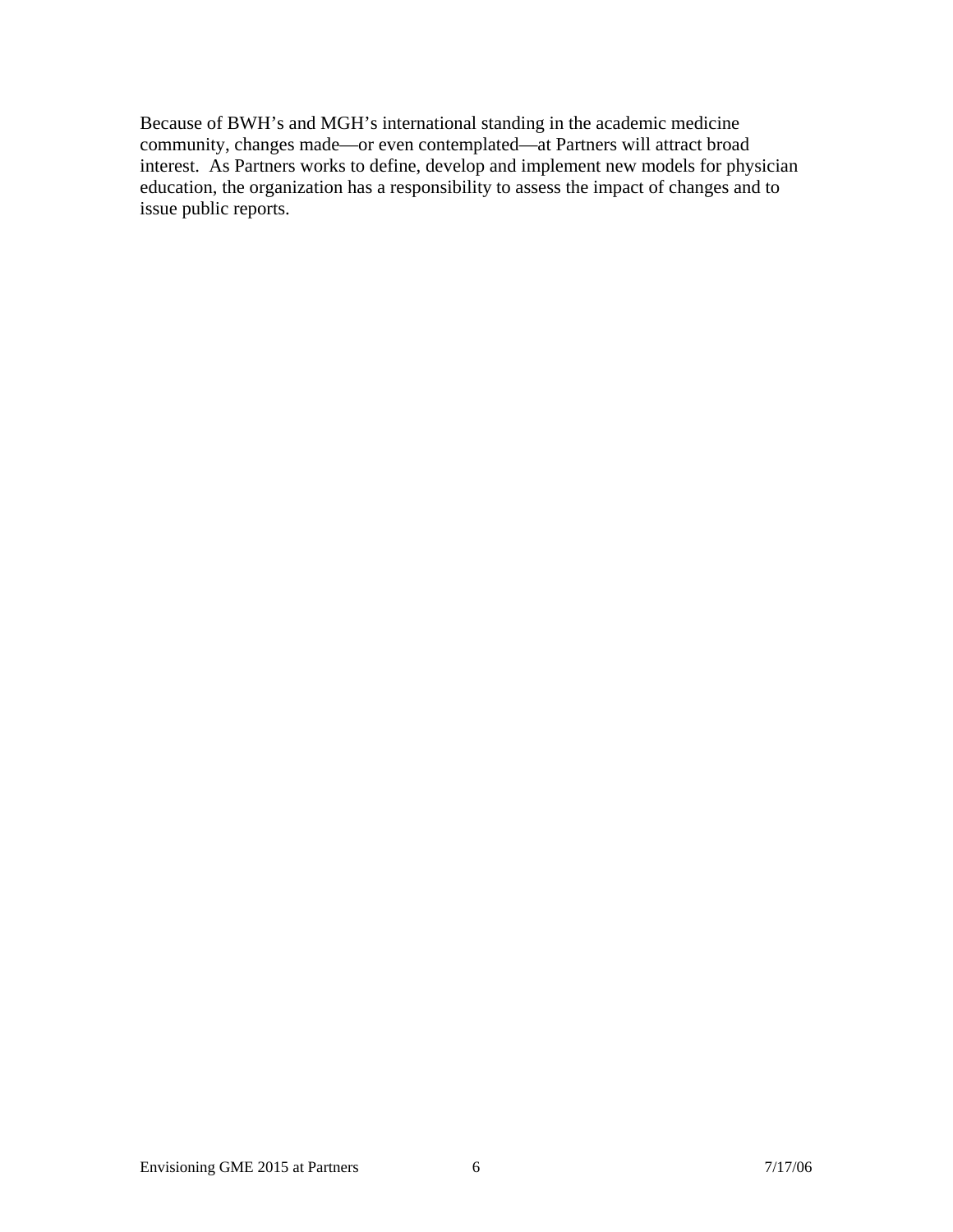### **Envisioning GME 2015 at Partners**

As members of the GME 2015 Task Force considered the results of the information gathered and deliberated about the expected future environment for medical education, they began to identify common themes and potential opportunities for change. Their emphasis was on identifying major areas in which systemic change could move Partners to a new level of excellence in physician education.

Seven principal focus areas have been identified as critical to an emerging vision for physician education at Partners in 2015:

- Physician Education and Training Mission
- Optimizing Teaching and Learning at Partners: Focus on Faculty
- Optimizing the Educational Experience at Partners: Focus on Trainees
- Optimizing Teaching and Learning: Focus on Curriculum and Methods for Teaching and Evaluation
- The Interface Between Education and Patient Care
- Coordination and Infrastructure
- Creating an Integrated GME-UME Culture

This paper describes the desired future in 2015 for each of these focus areas. For each area, the significant proposed changes are highlighted, followed by an in-depth description of the situation and nature of the proposed changes.

Notes:

- 1) Generally throughout this report "Partners" refers to the Partners hospitals, where the BWH and MGH serve as the principal sponsors of GME for the health system.
- 2) "Trainee" refers to both residents and fellows, who comprise the population of GME trainees at Partners.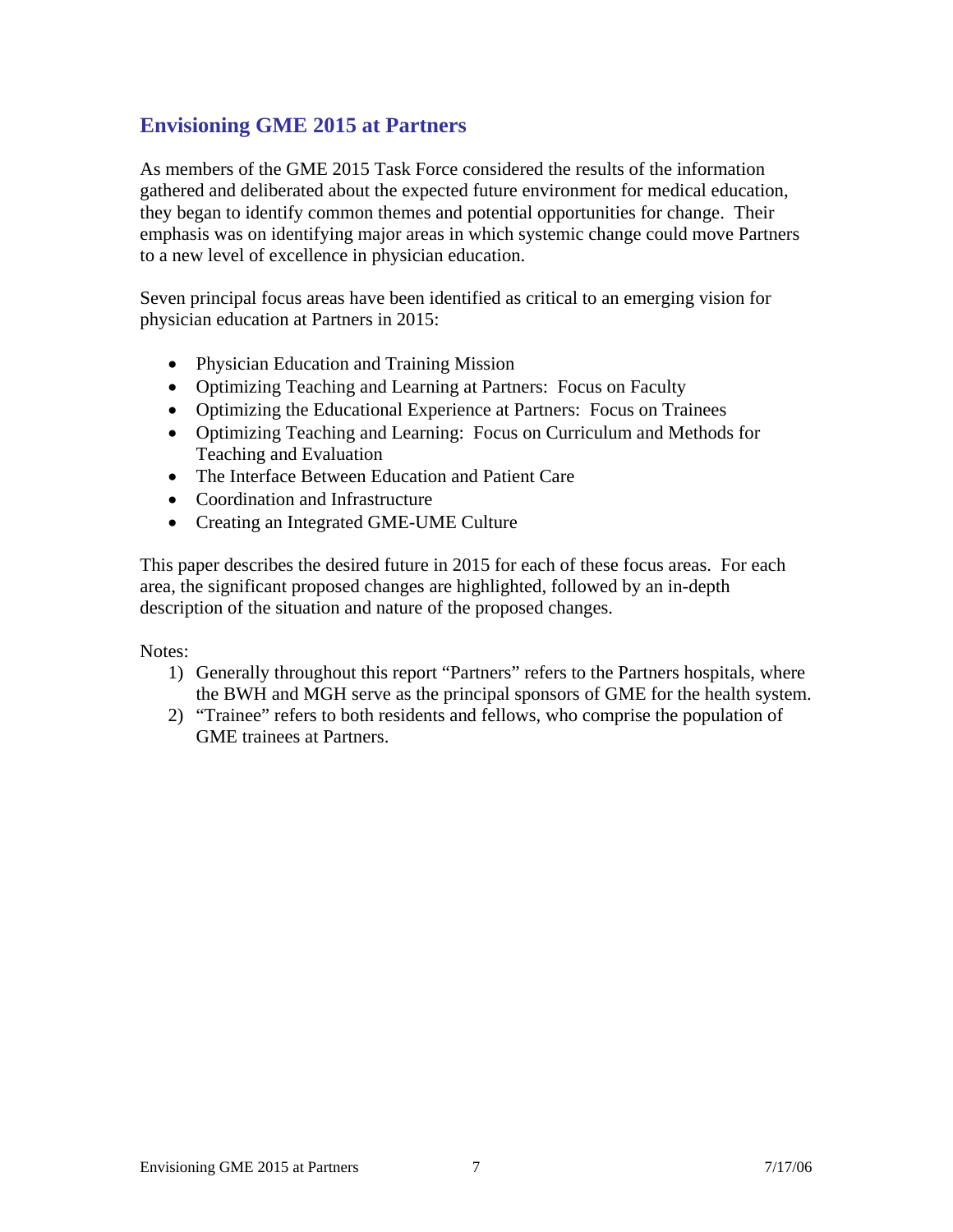### **Physician Education and Training Mission**

#### **Major points include:**

- Clinical excellence will be the primary goal of GME and the principal focus of residency training.
- All GME trainees will be encouraged to identify an area of "added value" (e.g. expertise in clinical or basic research, clinical teaching, health care administration, or public or community health) during their education at Partners. Attainment of this "added value" will be encouraged for residents and expected of fellows.
- Fellowship training will be distinguished from residency training by increased opportunities to delve deeply into research, teaching, clinical practice, or other areas according to individual career goals.
- All career paths within medicine will be honored and supported. Partners will be known for preparing its trainees for leadership roles and for multiple paths to success.
- Partners will reinforce its commitment to training a diverse population of physicians.
- To support these diverse career paths, Partners will need to identify new funding mechanisms in addition to the more traditional research fellowships that are essential to Partners education.
- Academic scholarship and an appreciation of the essential role of research and discovery in medicine will continue to be part of the core of graduate medical education.

Clearly defining the purpose of physician education at Partners sets the stage for the other components of the educational vision. Such clarity will inform decisions about the size and mix of (sub) specialty programs, the selection of residents and fellows, the design of individual training programs, and the content of the core curriculum as well as other Partners-wide educational initiatives.

Partners will be recognized for excellence in clinical and research education and training in 2015 and it will be known as a place where leaders are developed. Partners will recruit physicians interested in all aspects of medicine and a broad spectrum of medical careers. It will also reinforce its commitment to recruiting and retaining a racially and ethnically diverse population of physicians, strengthening its efforts over time to achieve sufficient impact.

Clinical excellence will be at the heart of Partners GME training in all areas. Complementing this clinical excellence will be the opportunity for every Partners trainee to develop some "added value" to contribute beyond overall clinical expertise. The "added value" might be, for example, expertise in clinical or basic research, clinical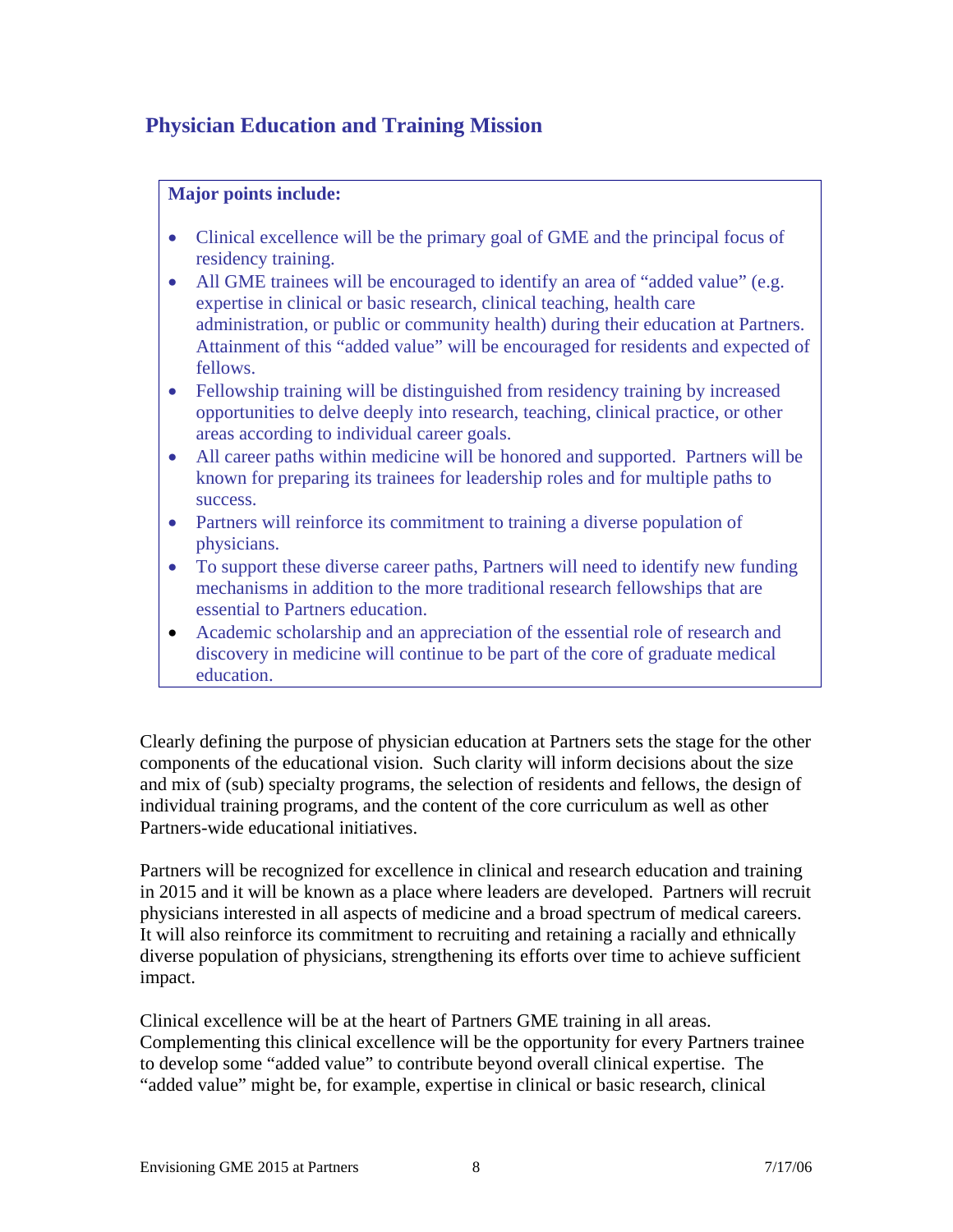teaching, health care administration or public or community health. Attainment of this "added value" will be encouraged for residents and expected of fellows.

The core residency curriculum in each department will emphasize clinical training, while a variety of electives and other educational opportunities will allow trainees to pursue "added value." At the resident level, all clinical trainees will embrace the essential role of scientific investigation in advancing patient care and will be able to interpret and apply the results of relevant biomedical research. Some, but not all, Partners residents will devote substantial time and effort toward basic or clinical research. Individual departments may choose to define the role of research in residency at different levels, reflecting ACGME requirements and the department's mission and resources. In some programs research time will be elective, while in others it may be considered an essential part of core training.

Partners will continue to reinforce its institutional commitment to the importance of scholarly pursuits, broadly viewed, at every level of training. Excellent research training will continue to be a hallmark of Partners GME, particularly at the fellowship level, where most trainees have the opportunity to further specialize and develop research expertise. The concept of "added value" will be a critical element of fellowships. Fellowship training will be understood as a time for further personal definition and specialization. Fellows will complement their clinical subspecialty training with a deep focus on research, physician education, or specialized elements of advanced practice. If one-year clinical fellowship programs lack sufficient time to nurture an individual focus, one or more additional years of training should be made available wherever possible.

There will be an increasing need to develop clinical and physician educator paths within the Partners fellowship programs, and new funding mechanisms will need to be identified in addition to the more traditional research fellowships that are essential to Partners education. Regardless of the focus, fellows' work should position them to generate and/or disseminate new knowledge that will advance their chosen field.

All career paths within medicine will be open to Partners trainees, and all will be valued. The selection processes for Partners' GME programs will reflect this value and support diverse career paths. Basic scientists, clinical investigators, clinician educators, administrators, and practicing clinicians in primary care or subspecialty medicine will be sought after and nurtured in the Partners training programs. No Partners trainee will feel that s/he is making a lesser choice if s/he does not pursue an academic research career.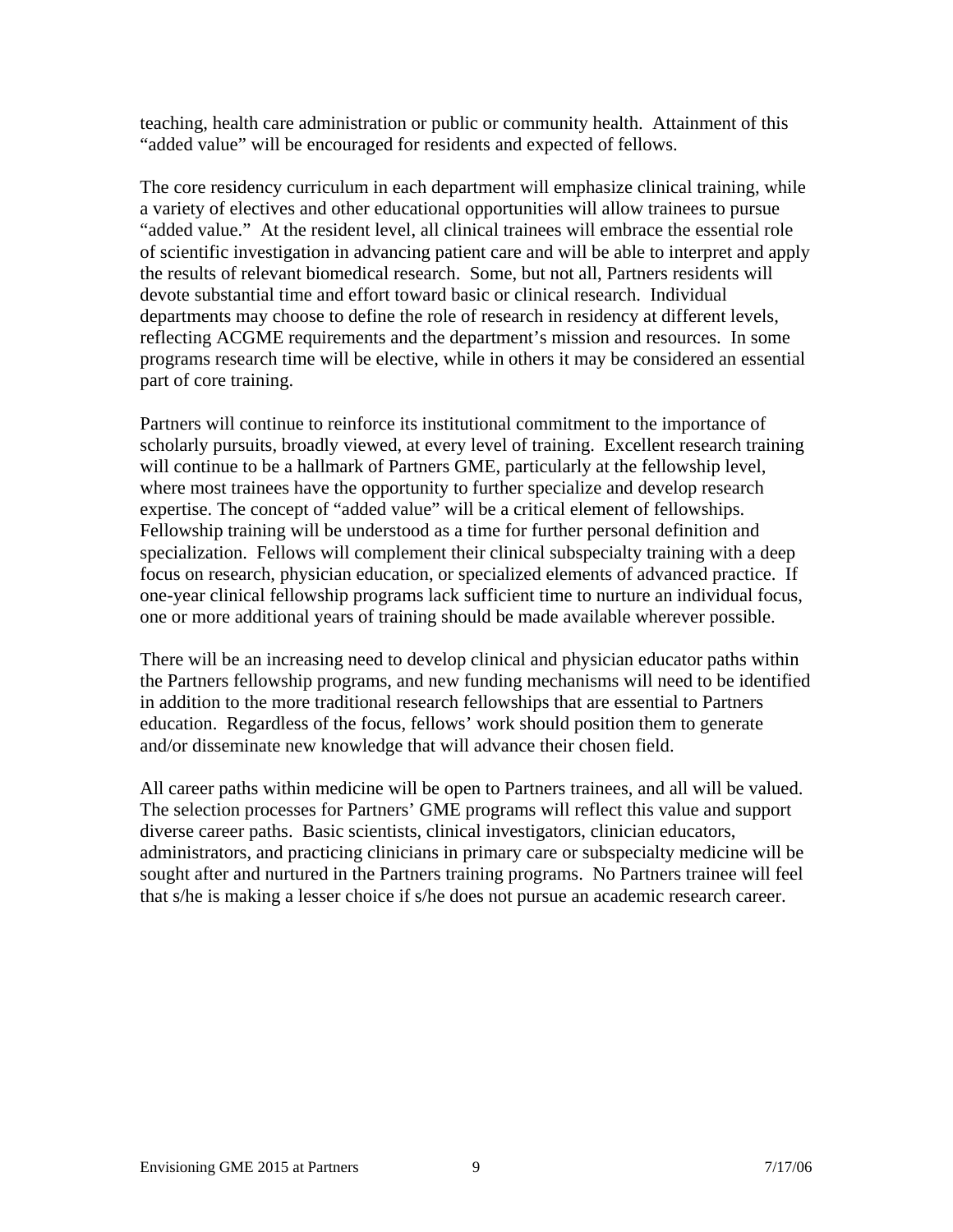Partners will continue to promote academic scholarship and aspects of discovery in all career paths—indeed, this will be a distinguishing feature of GME at Partners. Combined with the emphasis on clinical excellence and added value, promotion of scholarship and discovery will position Partners to produce excellent physicians who also will have the capacity to provide something more to the larger community (e.g. expertise in clinical or basic research, clinical teaching, health care administration, or public/community health). Partners will be known for preparing its trainees for leadership roles and for fostering multiple paths to success**.**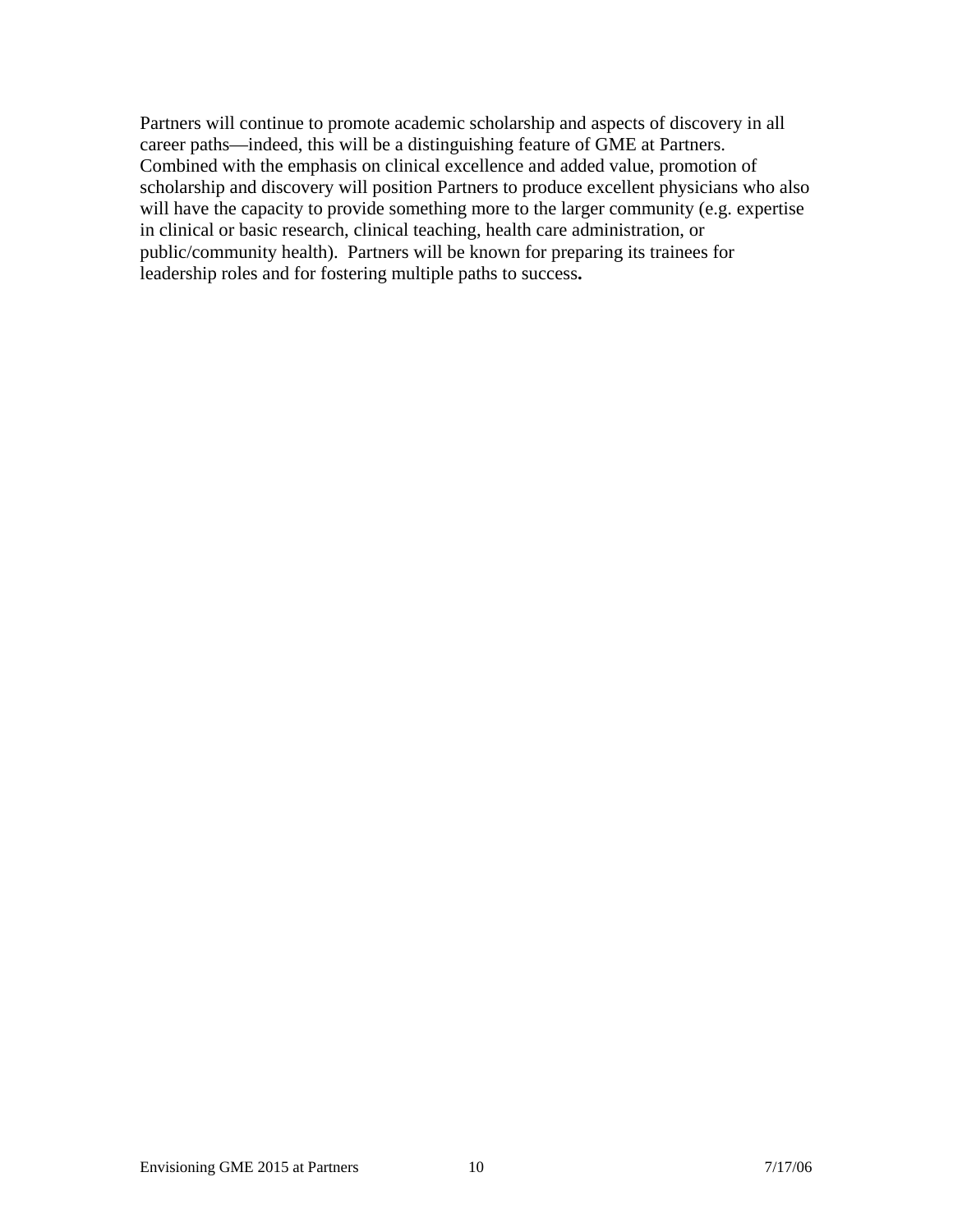### **Optimizing Teaching and Learning at Partners: Focus on Faculty**

#### **Major Points include:**

- A physician educator career path will be developed and supported to attract and retain the best teachers and allow them to focus on teaching.
- A combination of core teaching faculty and physicians who teach part time while emphasizing other pursuits will provide the optimum balance and varied exposure for trainees.
- Some staff physicians may not participate formally in teaching residents or fellows in the future.
- Assignment of specific teaching responsibilities will reflect the interest and abilities of individual faculty members.
- Recruitment of department and division leadership, as well as faculty for roles that involve teaching, will explicitly include an evaluation of candidates' teaching abilities and interest in education.
- Faculty development opportunities will be significantly expanded and enhanced to ensure that faculty have the training and tools they need to be effective teachers.
- Training, assessment, and support systems will be put in place to support teachers and Program Directors and to ensure that teaching is of the highest quality.
- Reward and recognition systems will be enhanced to acknowledge the legitimate career path of physician educators and to ensure that people choosing this path are rewarded appropriately. A basic tenet will be that any substantial contribution to teaching will be compensated at a fair rate.
- Program Directors will have a clear career trajectory and appropriate recognition and rewards.
- Program Directors and teaching faculty will have access to enhanced educational space and sufficient technological and administrative support.

The quality of teaching will be optimized by a system that facilitates the development of excellent teaching skills; provides attractive incentives and rewards—as well as appropriate recognition—for teaching; and engages the best and most committed teachers to provide the majority of the teaching.

There will be many different ways in which to engage in teaching. Clinical teaching through the delivery of patient care, such as surgeons working one-on-one with trainees in the operating rooms, internists supervising care on an inpatient service, or pediatricians precepting in the clinic, will continue to be a critical element of training. Lecturing on core topics or leading case-based seminars are other examples of valuable teaching contributions. Development of curricula or teaching materials also represents essential educational activities.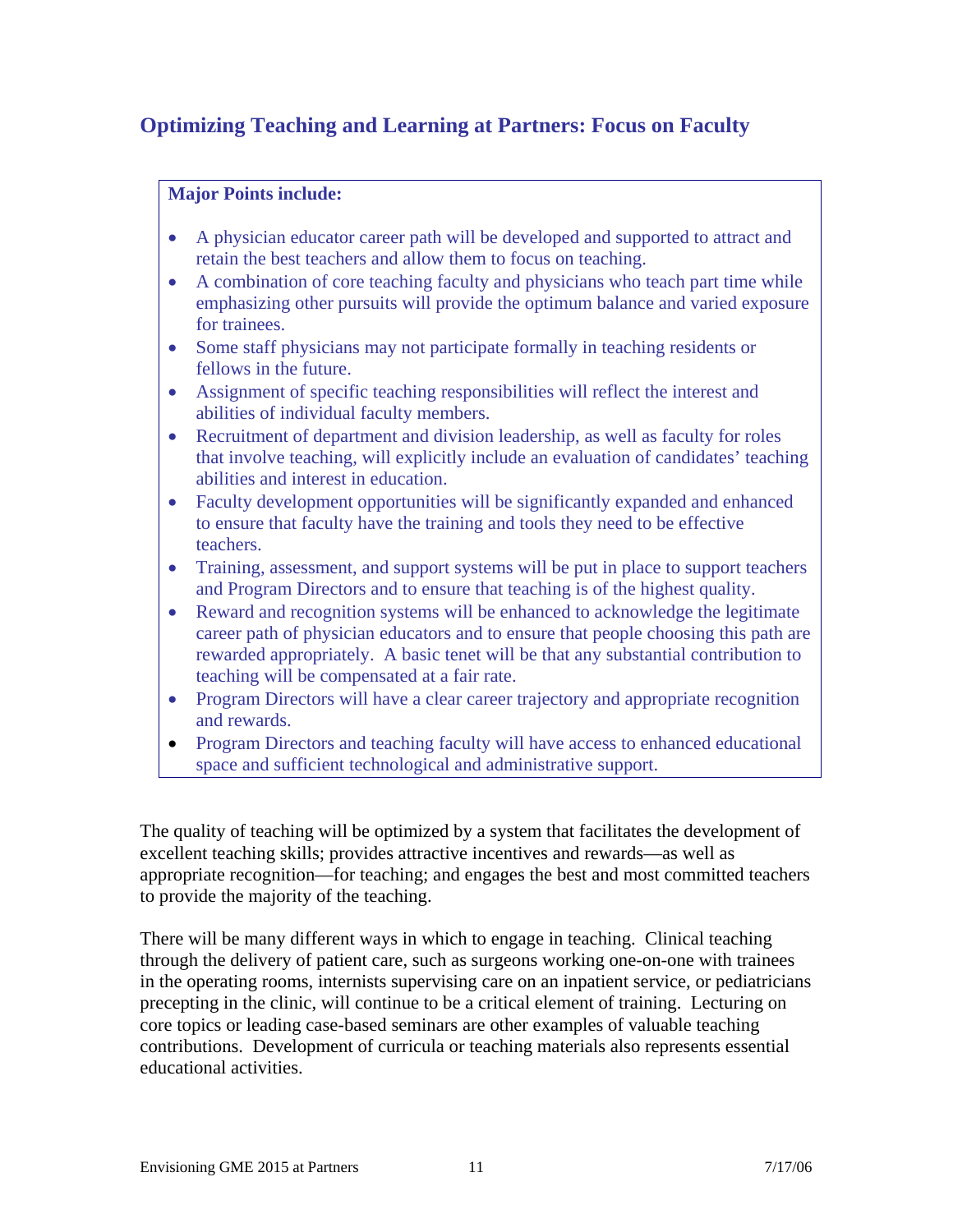The level of teaching commitment will fall into three categories. Physician educators will pursue teaching as their major career emphasis; they will fill "core" teaching and educational roles that require a high level of teaching expertise and, often, a substantial time commitment in order to provide sufficient continuity for trainees. Physician educators will have a decreased clinical load in order to protect time for teaching. Other teaching faculty, who are engaged principally in clinical practice or research, will have more limited, "part-time" participation in teaching. A third group of staff physicians may have no role in teaching of residents and fellows, but may teach in other venues or instead contribute to one or both of the other Partners missions.

The combination of core teaching faculty and faculty who teach part-time will provide a balanced way to address educational needs. The core faculty concept has the benefits of improving the quality and consistency of teaching, enhancing continuity between faculty and trainees, and providing quality role models of physician educators. This concept will also help to enhance the satisfaction of faculty physicians by better aligning their interests and activities. Supplementing core faculty with faculty who teach part-time will ensure that trainees are exposed to a diversity of teachers, reflecting different practice and teaching styles and representing a variety of career interests as potential role models. This arrangement also preserves the opportunity for a large number of faculty to participate in teaching and helps to ensure that the huge volume of teaching responsibilities can be fulfilled. It must be noted, however, that teaching will no longer be an assumed activity for all faculty, and that some form of selection will occur.

The assignment of specific teaching responsibilities will reflect the interest and abilities (based on valid evaluative data) of individual faculty members. In addition, recruitment and retention of key department/division leaders and teaching faculty will also explicitly include an assessment of candidates' teaching abilities and interest in physician education. Identifying teaching as an important skill will help to elevate Partners' education mission and, over time, should help improve the overall quality of education.

An important premise of this approach to physician education is that one has to be a good teacher to teach and that unqualified teachers will not be tolerated any more than poor clinicians are tolerated. Although some people are natural teachers, most require help in learning how to be effective teachers in a clinical setting. Therefore, systems will be developed to teach faculty, residents, fellows, and others how to teach and to provide ongoing, meaningful evaluation of teachers.

Faculty development will be expanded in collaboration with HMS, both to address teaching skills and to ensure that faculty maintain up-to-date knowledge and skills through continuing medical education. Particular attention will be paid to junior faculty to ensure that they have development opportunities, mentors, and time to develop their skills and to teach. In addition, Partners will develop ways to bring faculty together for peer mentoring and problem solving to help them grow as educators.

Faculty will be recognized and rewarded adequately for their teaching and mentoring; compensation for each type of teaching activity will be defined within departments, and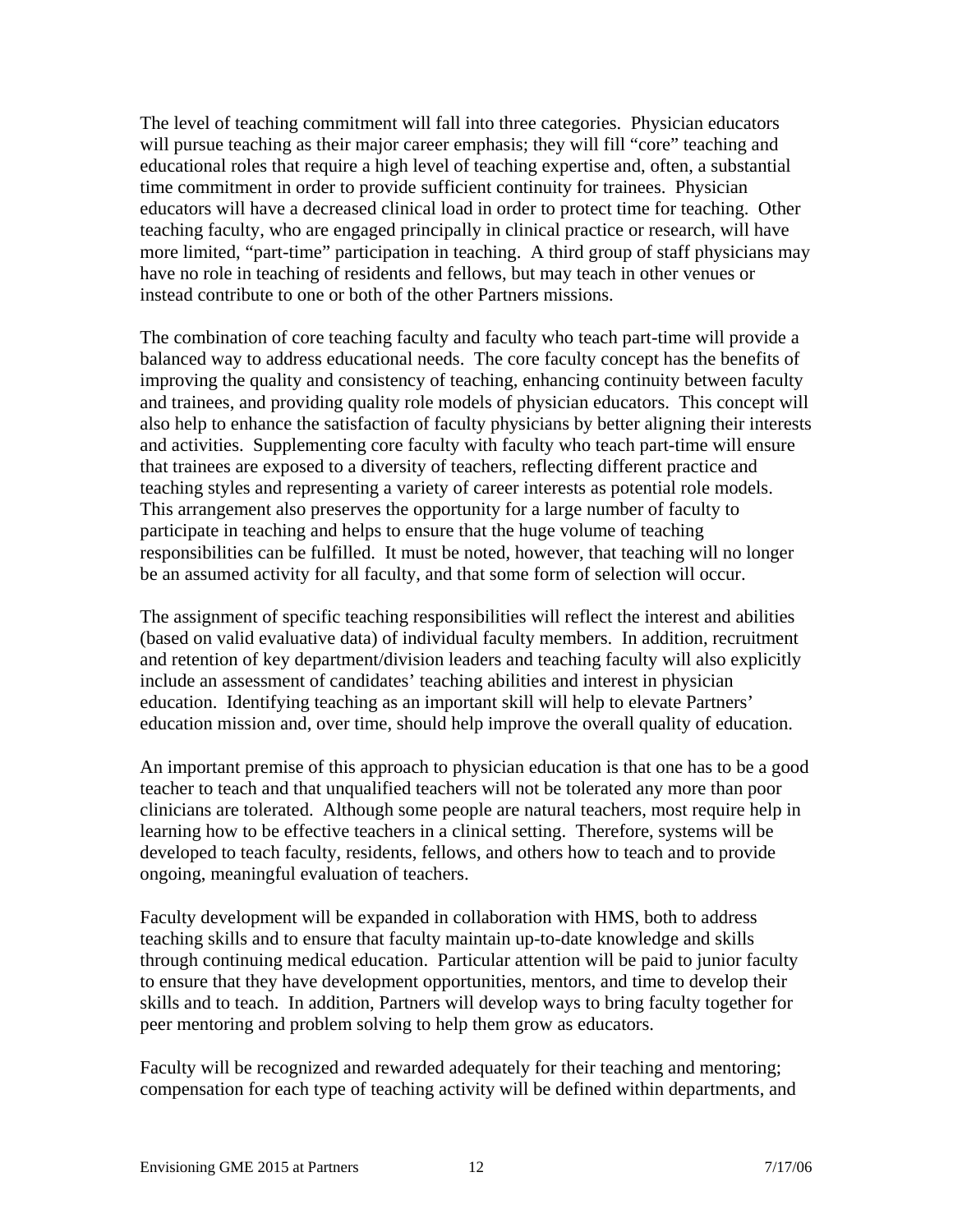any substantial contribution to teaching will be compensated at a fair rate. Compensation for teaching will take into account whether the teaching activity enhances the faculty member's clinical productivity (e.g., through trainee participation in patient care) or reduces it. There will also be greater academic recognition of a redefined physician educator career path. With a recognized career path, clinical teaching will achieve a greater level of prestige and appreciation than currently afforded within the Partners/HMS culture.

Enhanced financial rewards for teaching will have a significant impact on Partners budget, and it is essential that funds be allocated specifically for teaching in the budget process. This financial commitment will need to be coordinated at all levels—Partners, hospitals, programs, and departments. Compensation systems may need to be overhauled to reflect changing educational needs; for example, it may be appropriate to offer sabbaticals to teachers to help them advance their teaching abilities and develop new approaches to training.

Teaching faculty will be evaluated regularly and rigorously to support promotion at Harvard Medical School under the HMS Clinician Teacher criteria and in order to ensure excellence in teaching. Because of the nature of this career path, publication will be less important for advancement as a physician educator than it is for an investigator. However, documented positive impact on students and education will be required and systems will be developed to measure this impact. Reward and recognition systems will be coordinated with the HMS to ensure equity between undergraduate teaching and GME teaching. Mentoring, feedback and support programs will be put in place to strengthen faculty.

Program Directors will play an essential role in designing, implementing, and ensuring the quality of Partners GME programs. As appropriate incentives and rewards for teaching faculty are clarified, the role of the GME Program Director will also be strengthened. In 2015, Program Directors will have a clear career trajectory, with recognition and rewards for the administrative/leadership aspects of their roles, as well as for their teaching. The essentials of the Program Director role will be codified in a system-wide job description (one for accredited and another for non-accredited programs), with a detailed program-specific appendix developed by the appointing Chair. Program Directors will be evaluated regularly by their Chairs and by GME leadership, with useful feedback provided**.** Program Directors will be assured the resources necessary to accomplish their responsibilities, including a competitive salary related to an explicit percent effort, adequate support staff, and access to faculty leadership development opportunities.

Successful teaching will also require a sufficient education infrastructure, including dedicated educational space in the hospitals for didactic learning, for clinical teaching in the context of patient care (whether in the hospital or ambulatory setting), and for simulation. Appropriate technological and administrative support will also be needed to allow clinician educators and Program Directors to fulfill their roles.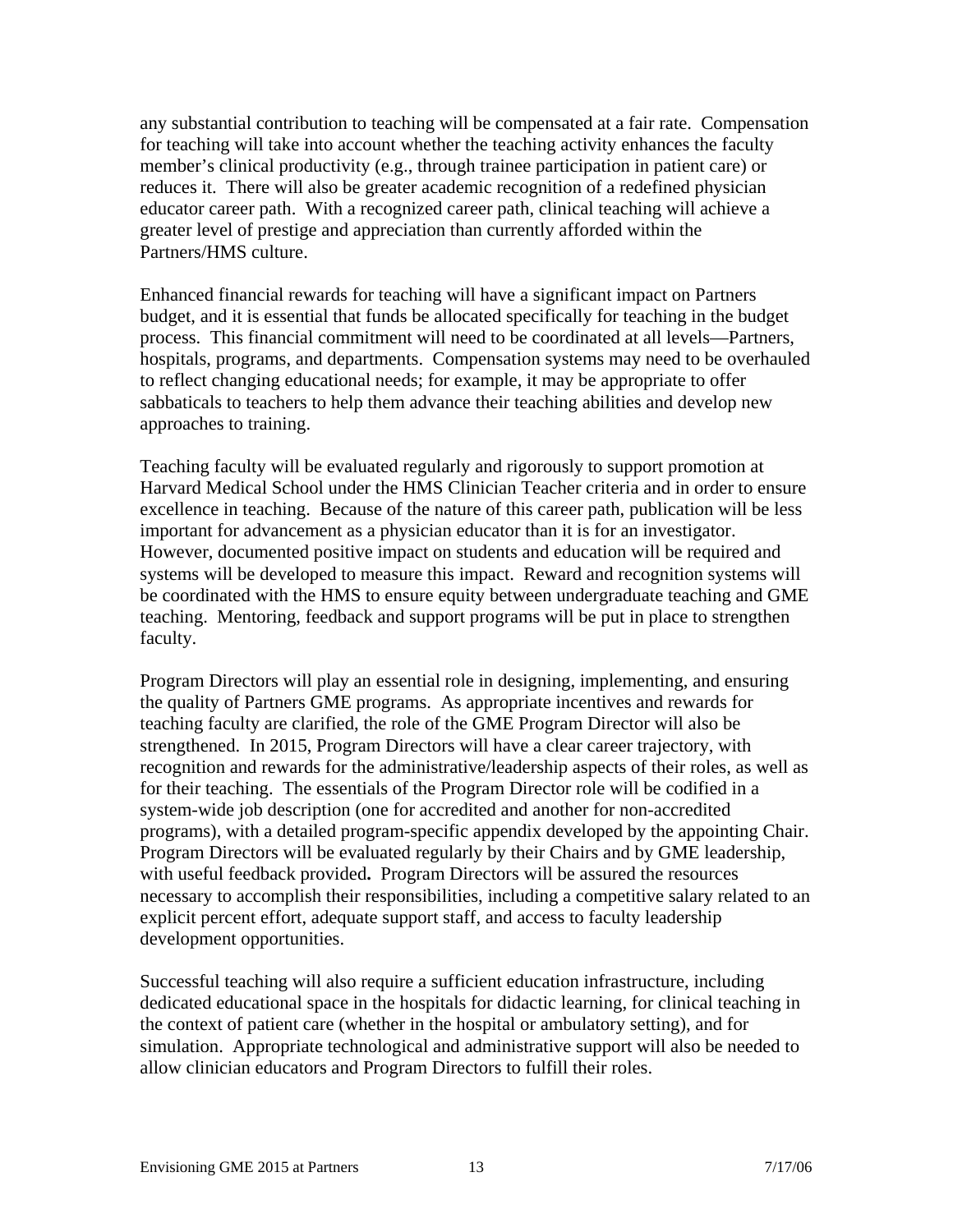The vision outlined above represents a significant cultural shift for Partners. Strong, consistent focus on education will be needed to change the culture to place greater value on teaching in both the hospitals and the medical school. Changing the culture is more than providing rewards, recognition, role models, and support. It will also need to address the tension between teaching roles and service needs in order to ensure that both patient care and teaching can be pursued with excellence. This cultural change will require the full support of leadership at all levels.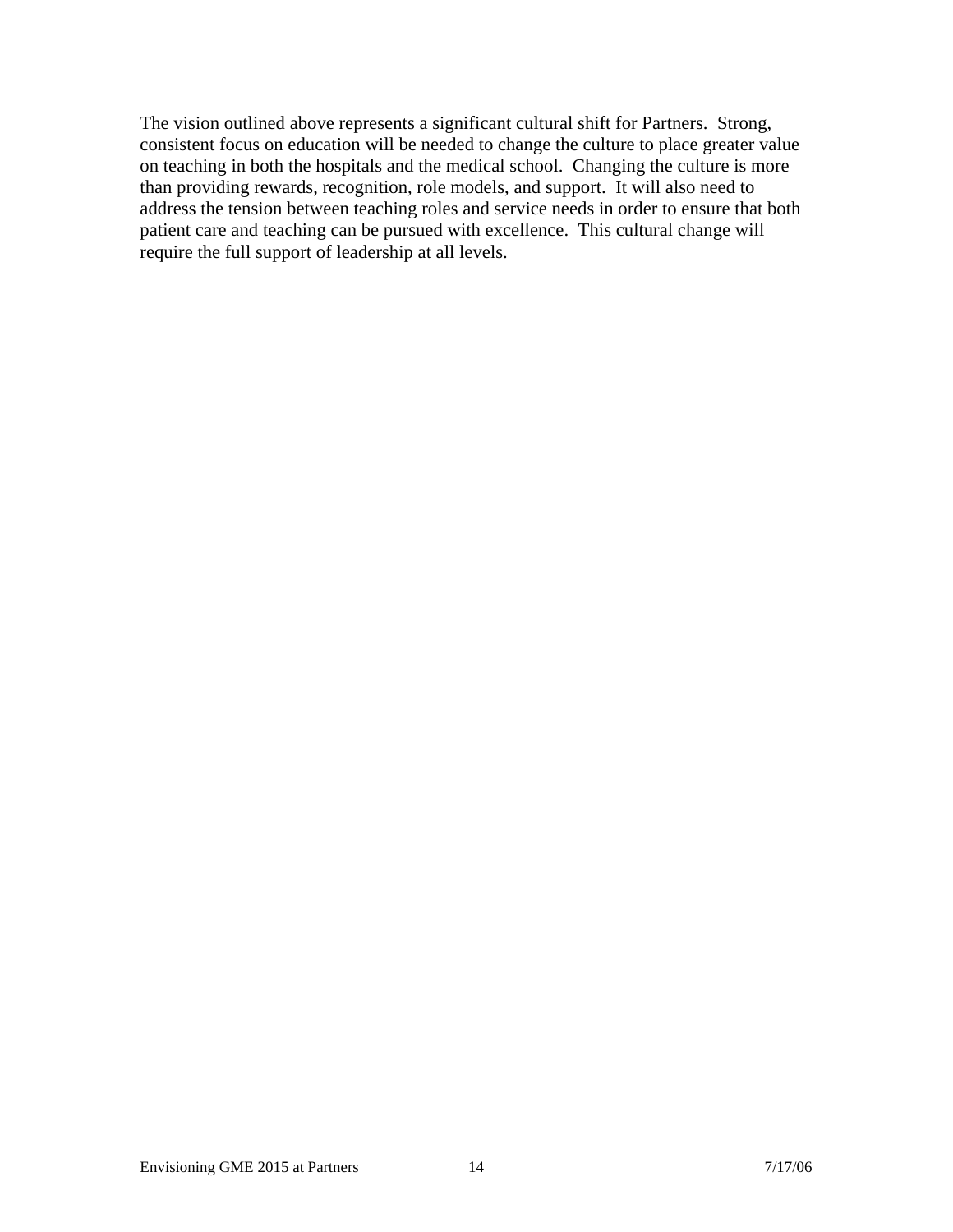### **Optimizing the Educational Experience at Partners: Focus on Trainees**

#### **Major points include:**

- Ensuring adequate resources for education and trainees is essential to providing a quality education.
- The Partners GME experience will be designed to provide academically rigorous training that will also allow trainees to participate in other important aspects of their lives.
- Partners will strive to build flexibility and redundancy or other buffers into the care delivery system and GME programs to permit reasonable accommodation of the personal and professional needs of trainees.
- Expanded use of technology will increase the efficiency of care delivery and of learning, and thus improve the quality of life of trainees.
- Mentoring will play a key role in supporting trainees.
- To support Partners' increased emphasis on education, trainees will need specific training to develop their teaching and mentoring skills.
- Tangible benefits, including parental leave policies and flexible childcare programs, retirement benefits, debt management, housing support, and access to counseling resources, will be increased.

Partners will distinguish itself as a place where trainees can concurrently learn medicine with academic rigor and also succeed in the other important parts of their lives (e.g. marriage, parenting, defining their own career niche, etc.). Future trainees will have more control over their lives and the flexibility to pursue both personal and professional interests. The ACGME's work hour limits (anticipated to remain and strengthen) will support this flexibility; in addition, trainee expectations and their selection of GME programs will influence programs to provide maximum flexibility.

Partners will continue to be committed to the long-term success of its trainees and will enhance its ability to address both professional and personal issues. It is expected that Partners will find ways to incorporate flexibility and redundancy or other buffers into the care delivery system and GME programs in order to accommodate trainees' personal circumstances (e.g., illness, childbirth) and to allow for professional enrichment (e.g. elective programs, research, international work).

Part-time residencies and fellowships will be made available where possible. One approach may be for two trainees to share a full-time position; another may be to allow a trainee to take a break in training to pursue other interests. Although the model may differ from department to department depending on training requirements, the goal will be to create increased flexibility for all residents. Should proposed changes conflict with ACGME requirements, Partners will work with ACGME toward ensuring appropriate opportunities for flexibility, which might included recommending revision of current requirements.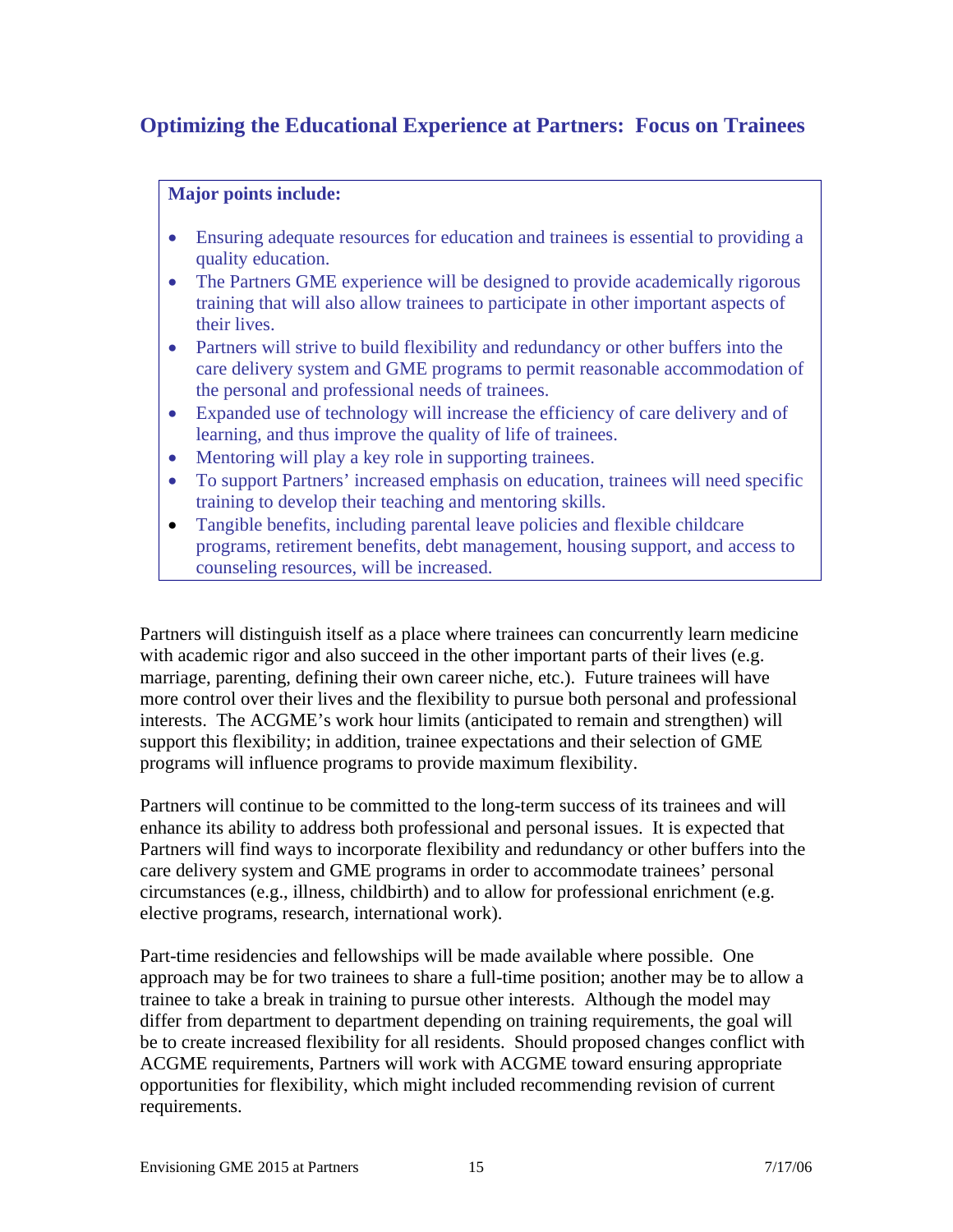Increased efficiency in patient care, administrative activities, and education will also contribute to an improved quality of life for trainees (and faculty). Providing state-ofthe-art clinical support technology and standardizing in-patient medical records and clinical data management systems across Partners could streamline administrative tasks and protect time for learning. Likewise, ongoing assessment and improvement of workflow will help to optimize trainees' efficiency.

Partners must also provide sufficient resources to facilitate education at all levels—i.e. for residents and fellows, medical students, and faculty. Investments in technology will be critical to supporting future educational requirements; trainees will need technological tools ranging from simulators to hand-held communication devices with wireless Internet access, as well as access to new tools as they are developed. It is also essential that trainees have sufficient and appropriate educational space to support learning in groups and independently, both in patient care areas and in other areas outfitted specifically for educational purposes.

Even with an improved infrastructure and better efficiency, it will remain challenging to provide trainees with an appropriately balanced work load so that they are able to reflect on their patient care experiences, assimilate new information, and integrate new knowledge, skills, and behaviors into their developing expertise. This is discussed in greater detail in the section entitled "Interface Between Education and Patient Care."

Mentoring—both formal and informal—will play a larger role in supporting residents, giving them the opportunity for one-on-one advice and guidance from senior colleagues. While the concept of mentoring has various interpretations, key elements for GME might include providing each trainee access to a designated faculty advisor (playing a nonevaluative role), rather than expecting him/her to seek someone out; bringing trainees and faculty together in informal settings to stimulate natural pairings that can develop into mentoring relationships; and providing faculty with mentorship training. In 2015, no trainee will lack the faculty guidance needed to develop a successful career in whatever pathway s/he selects. Each training program will be expected to develop and sustain vigorous initiatives for intradepartmental advising and mentorship, as well as to foster interdepartmental connections that will assist trainees in achieving their professional goals.

In 2015, today's trainees will be the teachers of residents and fellows, and in their current roles they are already teachers of medical students and patients. The recommendations in the Faculty section of this document that focus on faculty development and recognition and reward of teaching are therefore equally relevant for trainees. As residents and fellows are expected to take on increasing responsibility for teaching, they need opportunities to develop and enhance their teaching skills and to receive appropriate feedback and recognition of their teaching activities.

A greater number of tangible benefits will also be offered to trainees to enhance their quality of life, both on-the-job and during their personal time. These benefits will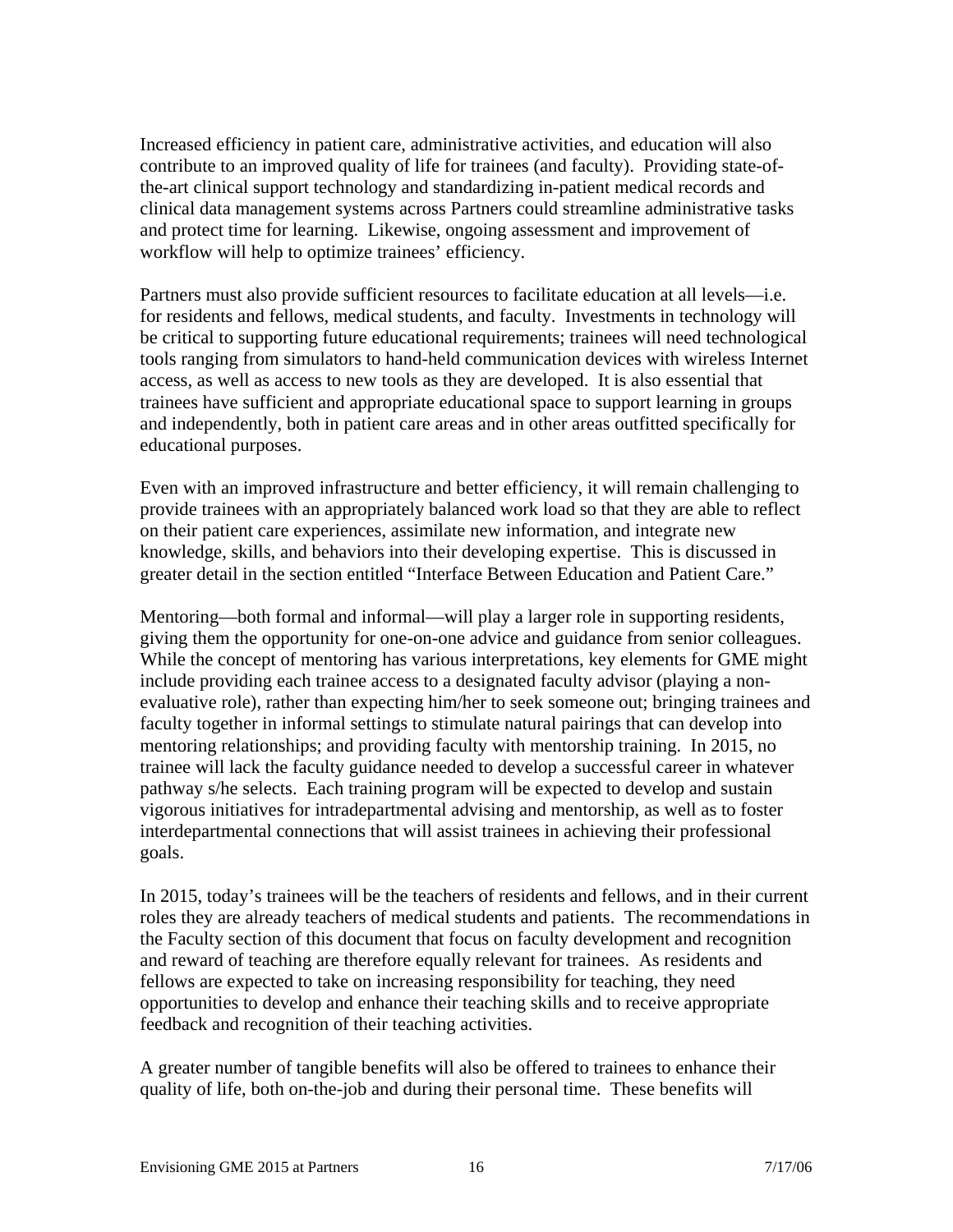strengthen Partners' ability to recruit the best and the brightest. Examples of benefits that Partners might enhance or initiate include:

- o Explicit parental leave policies and flexible childcare options to enable trainees to better balance their professional and family responsibilities.
- o Retirement benefits to allow trainees to begin planning for the future while still in training.
- o Defined housing support (critically important for recruiting residents and retaining them during fellowship and beyond).
- o Debt management assistance (including the possibility of debt relief) and financial counseling.
- o Counseling resources to help residents and fellows address personal and professional needs.

For-profit businesses have extensive experience in addressing issues related to quality of life and workplace flexibility, and Partners will take advantage of what others have learned as it addresses these areas.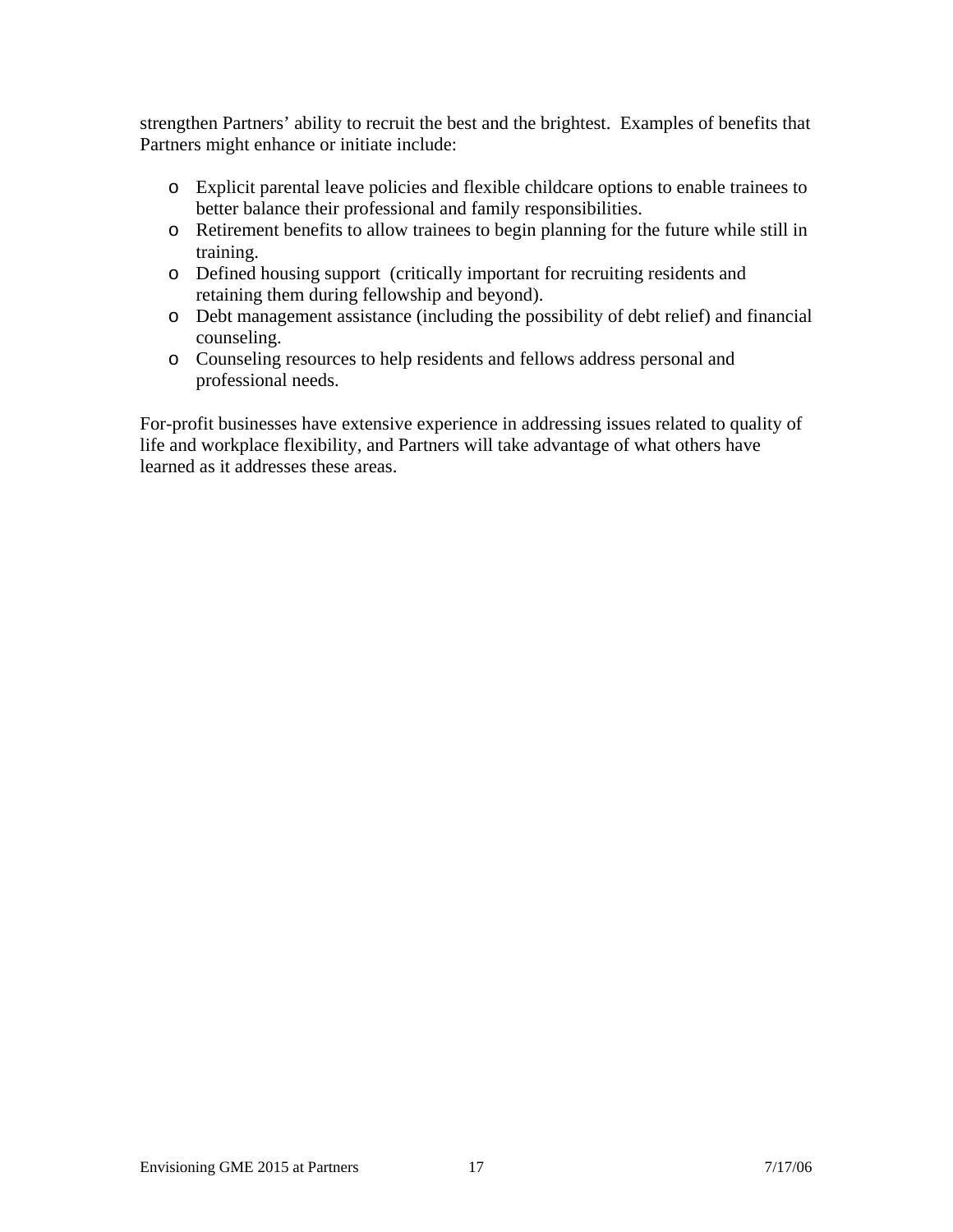### **Optimizing Teaching and Learning: Focus on Curriculum and Methods for Teaching and Evaluation**

#### **Major points include:**

- GME programs will be curriculum driven and the design of their curricula will be based on the competencies needed for excellence in clinical practice.
- The curriculum will reinforce the importance of trainee involvement in patient care delivery and will also strive to reduce trainee participation in noneducational, repetitive aspects of patient care delivery (i.e. "scut") to ensure a high quality learning experience and rebalance the relationship between education and "service."
- Every program will have a written curriculum defining "core" vs. elective content and experiences.
- There will be an increase in centralized curriculum development and teaching for core topics, including new emphases on preventive medicine and patient safety.
- Specialties will collaborate across hospitals on both the development and delivery of the specialty-specific curricula.
- Cross-specialty and interdisciplinary education (i.e. training together and training each other across the health professions) will be expanded.
- Partners will increase collaboration with HMS and across Harvard University to develop and utilize expertise in the science of education.
- Curricula will be delivered via a variety of educational approaches, with choices informed by research on how adults learn.
- The use of simulation will be expanded in many areas of physician education and evaluation.
- There will be a greater emphasis on individualized learning.
- Improved methods for evaluating trainees and providing remediation will be developed and utilized.
- Expanded, formal evaluation of GME programs will be used for continuous quality improvement.
- Partners faculty will be leaders in educational research and curriculum development.

The cornerstones of this component of the vision are: GME programs will be curriculum driven and their curricula will be designed based on the competencies needed for clinical practice and the related ACGME-defined core competencies; and the practice elements and other experiences included in each training program will be deliberately selected in order to fulfill curricular goals, recognizing that the curricula will be implemented in the context of the health care delivery system. Trainees will continue to be integrally involved in the activities of patient care delivery, since such experience is essential in preparing fine clinicians. However, certain controls will be put on the trainee/service interface to allow for a richer and more appropriately focused educational experience. The relationship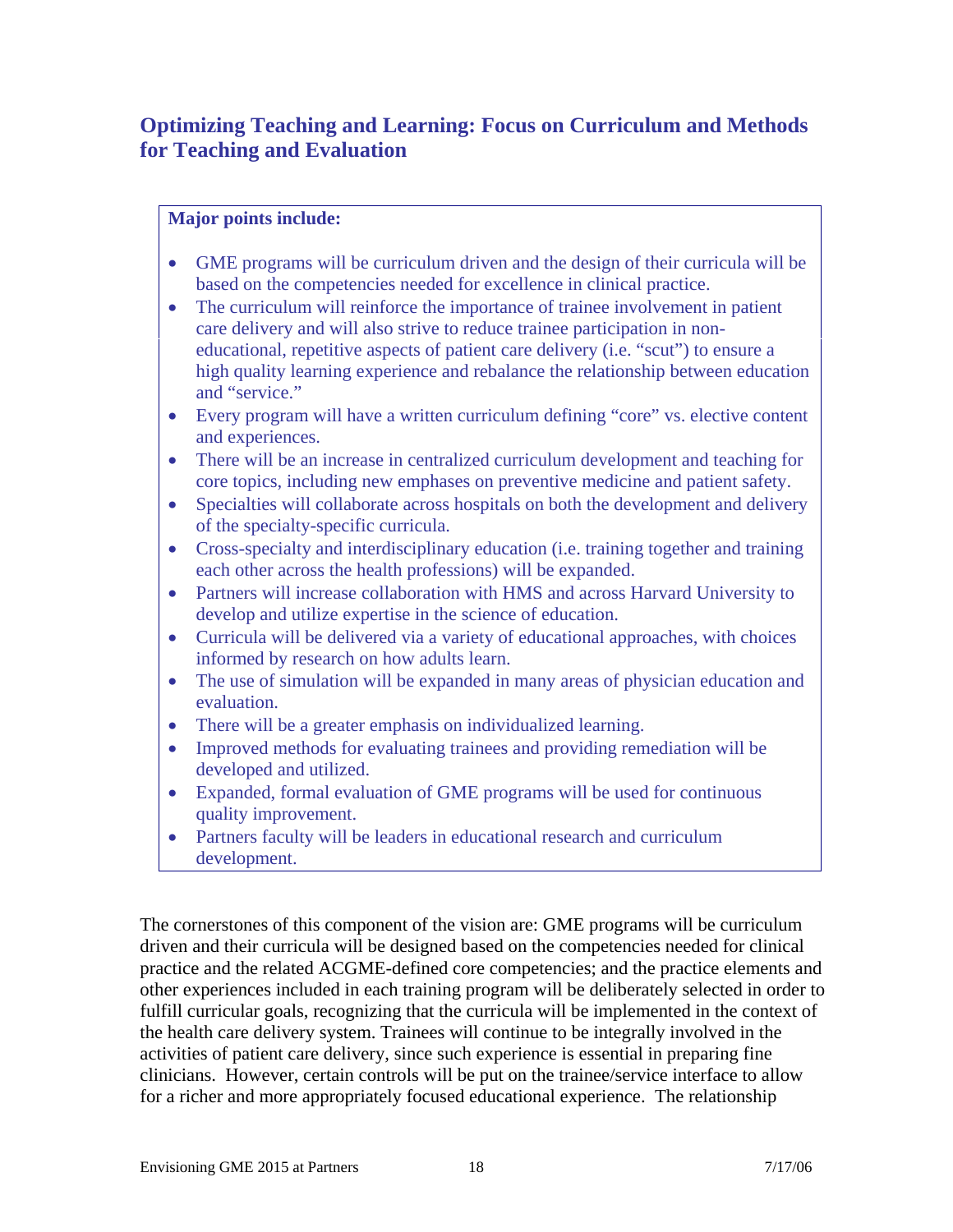between education and service will be rebalanced to preserve sufficient patient care experience and cultivate professionalism while eliminating some of the time consuming, repetitive, non-educational work (i.e. "scut") that consumes valuable time and thus eclipses other educational experiences. In addition, the clinical volume assigned to both teaching faculty and trainees needs to be carefully monitored (See "The Interface Between Education and Patient Care" section of this document.)

Every program will have a written curriculum. These curricula will incorporate components required by ACGME (for accredited programs) and/or by certifying boards, in order to ensure board eligibility of graduates. The curricula will define which content and activities are "core" parts of the GME program and thus required of all trainees, and which are elective.

All trainees will be expected to understand the role of research in patient care and the important bench-to-bedside connections, including how research findings are implemented in a patient care setting. Elective learning opportunities may include basic or clinical research training, specialized/advanced clinical experiences, training in topics/disciplines related to medicine, or teaching.

There will be an increase in centralized curriculum development and teaching for core topics that are relevant across specialties, such as patient safety, interpreting the medical literature, doctor-patient communication, professionalism, and ethical and legal issues. The areas of patient safety and health promotion/disease prevention will receive greater emphasis in the curriculum. The delineation between what is taught centrally and what is taught in specialty areas will be clarified, with two approaches followed in parallel: expanding the availability of centrally-taught core curricula (with the Partners House Staff Core Curriculum Retreat as one model); and developing teaching modules that can be customized and delivered by individual departments/programs. Partners faculty will participate in the development of curricula, which will serve as a scholarly contribution and support academic promotions.

Specialty-specific curricular components will be clearly delineated and will continue as the purview of individual departments and training programs. Specialties will collaborate across hospitals on both the development and the delivery of the curriculum. For example (as now modeled by those GME programs integrated across Partners), didactic lectures might be provided to trainees at each Partners institution via teleconferencing. This will allow for more efficient use of faculty time (each lecture being given once, rather than twice) and for selection of the best faculty member for each topic from a larger pool. In addition, opportunities will be sought to combine teaching resources and integrate training experiences across health care disciplines, such as joint seminars for medical and nursing students. Such initiatives will build on current models of interdisciplinary conferences, care, and research.

Curricula will be modified as educational needs and national requirements change, based on an ongoing critical appraisal. Updates will incorporate changes in biomedical science, medical practice, and pedagogy, informed by research.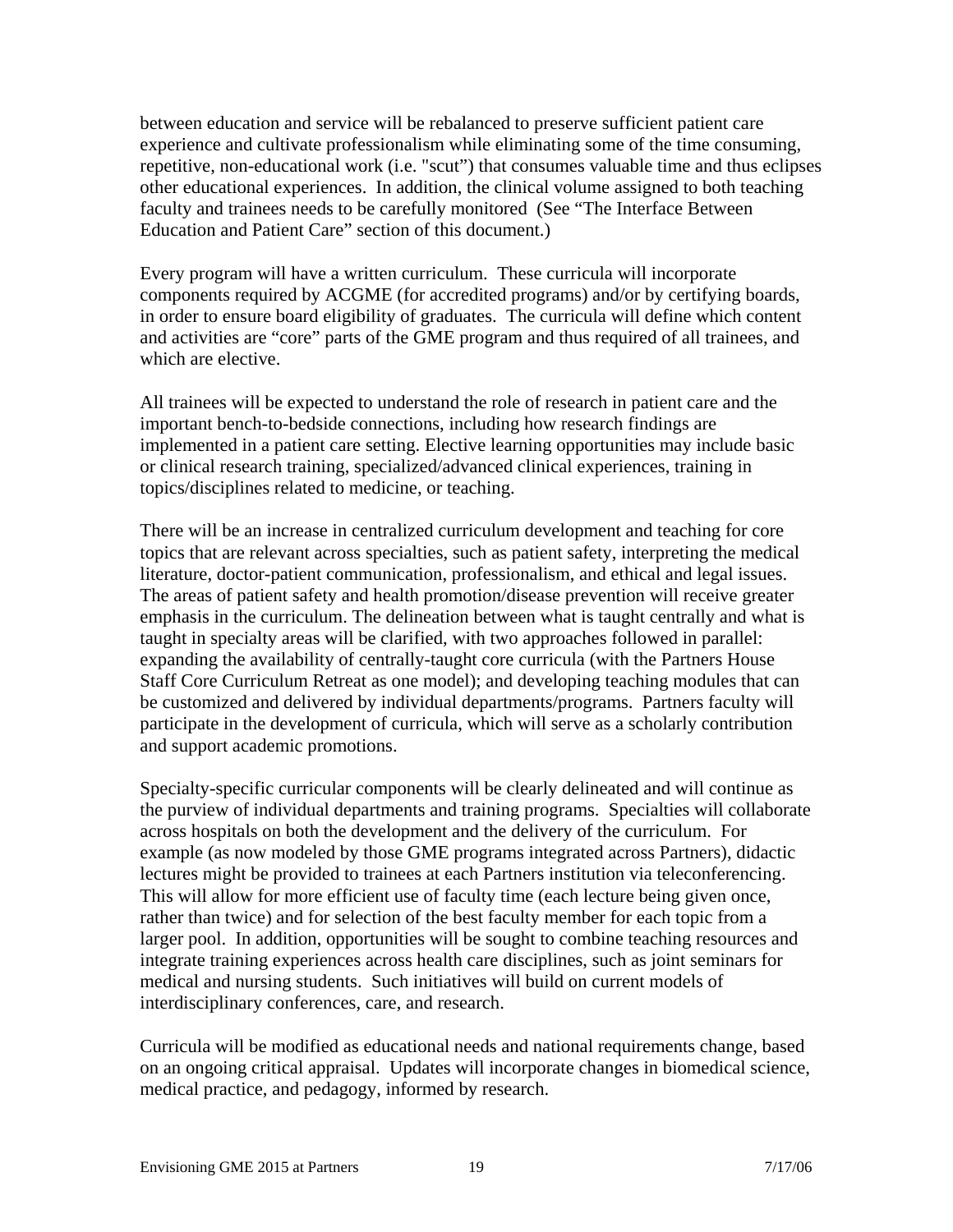Partners will increase collaboration with Harvard Medical School and Harvard University, and identify other appropriate resources, to utilize and develop expertise in the science of education. GME curricula will be developed taking into account both UME and CME, with the goal of creating life-long learners and providing longitudinal connections to trainees throughout their careers.

Curricula will be delivered via a variety of educational approaches, including experiential learning, didactic teaching, simulation, and self-study. The choices about approaches and tools for delivering the curriculum will be guided by the latest information about how adults learn. Practical considerations will also influence how different subject matter is taught and learned. For example, curriculum relating to common conditions may be most effectively taught at the bedside (i.e., experiential learning) while the evaluation and treatment of rare diseases might be taught more effectively through didactics or simulation. Some redundancy in the vehicles for conveying the curriculum will help to accommodate differences in individual learning style and preference, as well as variability in access to these experiences. For example, the treatment of communityacquired pneumonia might be learned via direct patient care, selected reading materials, didactic lecture and an interactive computer-based module.

The use of simulation will be expanded in many areas of physician education. In addition to serving as a proxy for "experiential" learning about rare conditions not reliably encountered in the clinical setting, simulation will be essential in allowing trainees to develop practical technical/procedural skills without risk to patients and gain repetitive experience in cognitive skills needed for rapid-response situations. Simulation will be particularly important in honing teamwork skills, in enhancing patient safety, and in the evaluation of competencies in individuals. It is anticipated that simulation technologies will require a considerable expenditure of resources and space by Partners and its hospitals. In addition, Partners will commit to pursue the study and advancement of simulation as a tool for training, education, and assessment.

There will be a greater emphasis on individualized learning. Each program will provide a menu of elective opportunities and advising to guide trainees toward an individual program that addresses their own career aspirations and educational needs**.** New elective opportunities will be created and made available to residents and fellows across traditional departmental boundaries. These electives might include international experience, community service, quality improvement projects, health care administration, faculty development (training as a teacher), and others. Disease-based rather than specialty-based training will be an evolving emphasis in many areas. Technology will support individualized learning through on-line courses and other materials, which allow trainees to shape the elective part of their education according to specific interests, needs, and schedule. Computer-based education will also facilitate integration of assessment tools.

Improved evaluation of trainees, supported by validated evaluation tools, will be a critical element of training.Such evaluation methods will be used to identify any weaknesses in a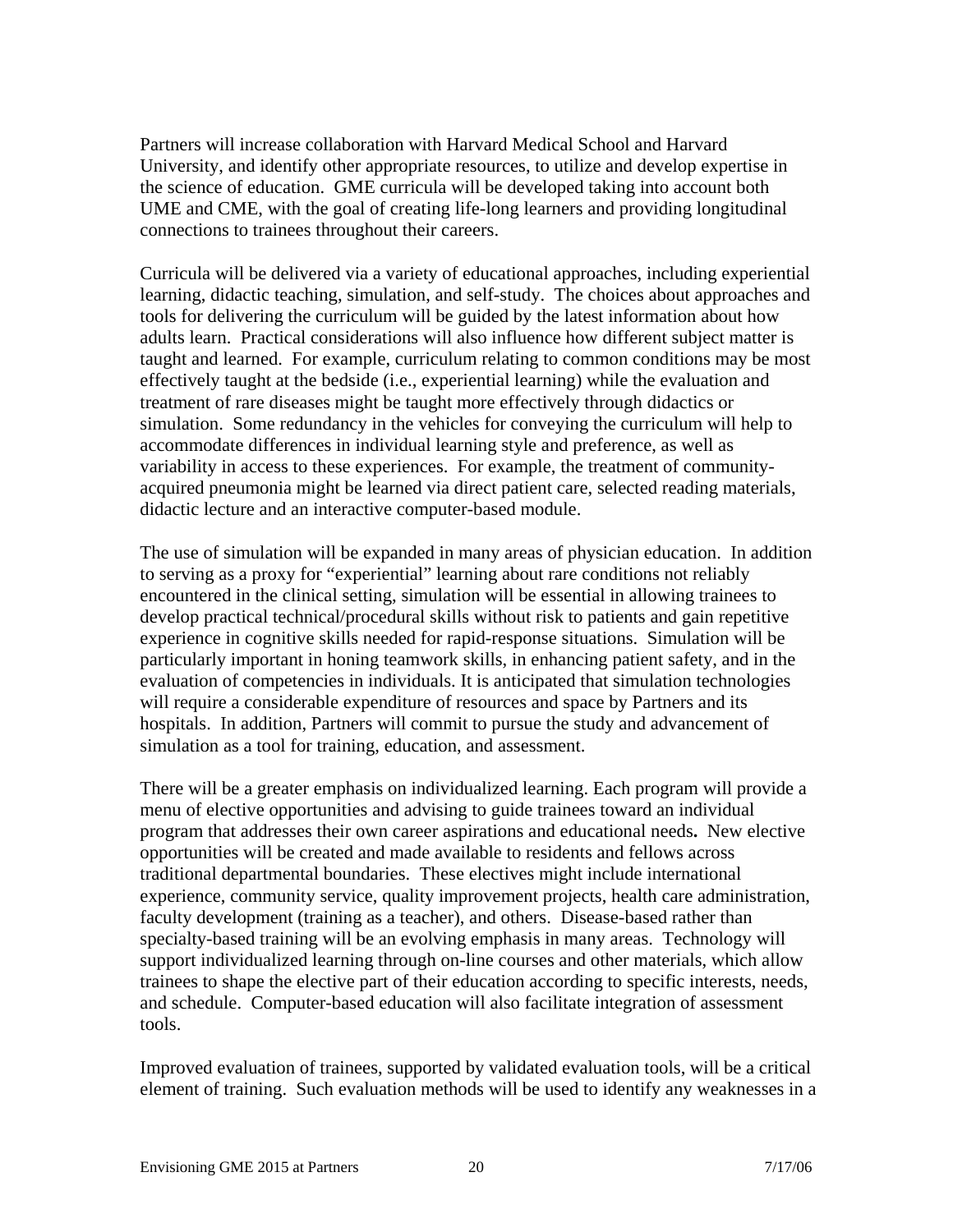trainee, both to maximize patient safety and to optimize the success of the individual trainee through effective intervention; to document competency, especially for determining advancement and graduation; to guide career advice; and to allow evaluators to convey accurate information in letters of reference. Evaluation tools will include: standardized testing, such as current national "in-service" examinations; direct evaluation of clinical skills by faculty, such as the "OSCE" (objective structured clinical examination) now required of some programs by the ACGME; appropriate and comprehensive evaluations (such as evaluations involving teachers, patients, and other members of the health care team,); assessments using simulation; and module-specific computer-based testing. It is expected that some Partners faculty will participate in the development and validation of new evaluation tools, working with Harvard Medical School and other educational resources as appropriate.

Advancement of trainees will be based on documented achievement of specified competencies. Significant effort will be directed toward defining necessary competencies at a (sub) specialty/program level, selecting appropriate evaluation methodologies (based on research), and training faculty and others in how to evaluate competency. Specific methods will be assembled, developed, and utilized to remediate trainees who fall short of required competencies.

Evaluation of trainees will be complemented by an expanded, formal evaluation of each GME program's success in delivering excellent education. The evaluation of programs will involve internal reviews (building on the current, ACGME-required process); accreditation site visits; analysis of aggregated in-training and certification examination results; assessment of success in recruitment, including recruitment of underrepresented minorities; and surveys of residents and faculty.

Aspects of each program to be evaluated will include the curriculum, quality of teaching and advising, accessibility of faculty for teaching, mentoring, and supervision, utilization of various educational tools and approaches (especially the volume and mix of clinical experiences), compliance with regulatory requirements, adequacy of infrastructure, etc. The results of GME program evaluations will be utilized for continued quality improvement.

This proposed approach to curriculum can only succeed in the context of a strong physician educator career path, as discussed in the Faculty section of this document. Strong faculty leadership will be required to develop and implement the changes in both core and peripheral curriculum. A system-wide research agenda in this area will be necessary for Partners to maximize synergy and cooperation among interested faculty within Partners and across HMS and to increase the likelihood of success in attracting internal and external funding.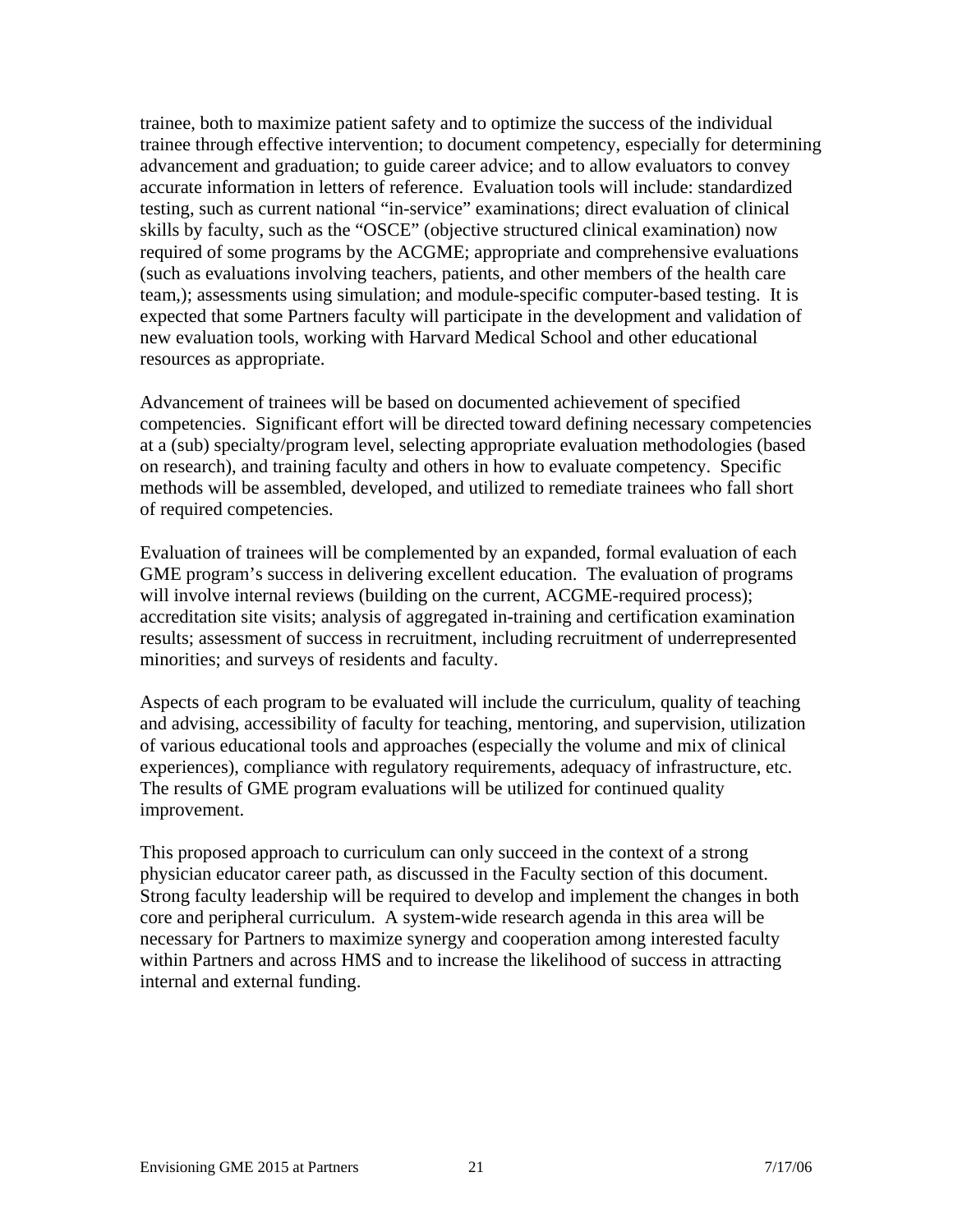### **The Interface Between Education and Patient Care**

#### **Major points include:**

- Partners will provide a competency-based GME training program designed to address the educational needs of trainees and measured against a predetermined set of outcomes.
- Meaningful involvement in patient care will remain the lynchpin of GME.
- Although many hospital service requirements will be met in the course of education, the GME training programs will not be required to fulfill all hospital service needs.
- Some clinical and administrative tasks, as defined at the program or clinical service/department level, may be reallocated from residents/fellows to other personnel.
- Partners will expand alternative ways to care for patients, including employing hospitalists, physician assistants, and nurse practitioners to complement or in lieu of residents.
- Coverage by residents/fellows may not be provided on all services or guaranteed for all attending physicians.
- Residents will have progressive levels of responsibility for patient care so that when they complete their training they will be fully prepared to provide independent care.
- Staffing for patient care delivery will be designed to align with the GME curriculum in terms of volume and diversity of patient care encounters appropriate for trainees.
- Increases in efficiency through a combination of staffing changes, technology, and streamlined systems may reduce the amount of work that needs to be reassigned.
- Patient safety requirements will be met by providing sufficient faculty supervision and clinical "back-up" support.

The Task Force believes that the activities of today's GME trainees are determined, to a greater degree than is appropriate, by the service demands of the hospital rather than by the educational needs of the trainees. Certainly the current approach does provide important advantages—making residents and fellows essential to the success of the institution, providing them with varied and robust clinical experience and appropriate role models in their chosen areas of training, and ensuring that trainees have meaningful responsibility for patient care. However, assigning a very high volume of clinical activities to trainees often precludes their learning effectively from the patients at hand because they lack sufficient time to read, reflect, and participate in didactics. Also, the largely unselected mix of patients/clinical material may not optimally address the full scope and depth of trainees' educational needs. There is a need to **rebalance** the missions of education and patient care, recognizing that patient care must be optimized,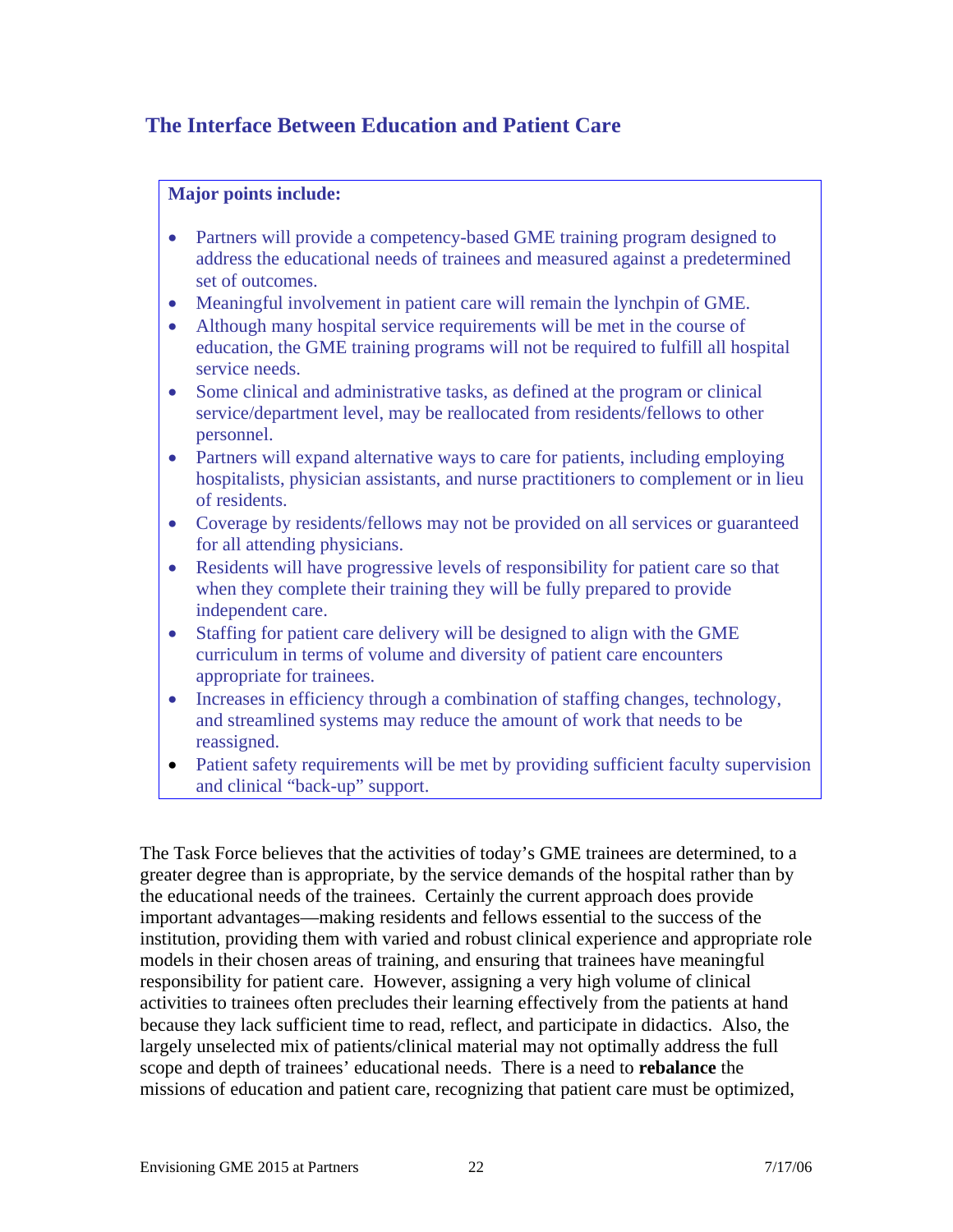but also assuring that residents' training is not compromised. As ways to improve education are defined and implemented, they must reflect this critical context.

The Task Force recognized that several competing and related interests are at play as physicians are educated. They identified the varying needs of different groups involved in GME so that the emerging vision could be designed to ensure that the needs are appropriately addressed and balanced.

The interface between patient care and education must provide residents and fellows with:

- Meaningful responsibility for sufficient (but not excessive) numbers of patients representing an appropriate variety of conditions.
- Increasing clinical responsibility and independence as they progress through training and achieve competence.
- Experience in various care settings, including sufficient emphasis on ambulatory care.
- Exposure to the spectrum of responsibilities they will face as attending physicians.
- Support to provide the highest level of humanistic patient care.
- Opportunities to work with other caregivers on interdisciplinary teams.
- Sufficient continuity of patient care to understand the continuum of care, appreciate the course of illness and response to therapy, and develop effective therapeutic relationships with patients.
- Meaningful contact with qualified faculty who provide teaching and supervision.
- Sufficient access to faculty who will serve as role models and/or mentors.
- Readily available clinical "back-up" when needed, as when a trainee becomes ill on duty or encounters an unusually high clinical volume or acuity.
- Bounded clinical responsibilities, to ensure protected time for other types of learning (e.g. through didactics, self-study, and simulation) and appropriate work hours
- Opportunities to demonstrate all aspects of clinical competence, including professionalism.

Attending physicians need:

- The ability to segregate their responsibilities so that they can focus on a selected and realistic combination of activities that reflect their own interests and skills.
- Confidence that their hospitalized patients are receiving the best possible care.
- The opportunity to communicate with residents about new and emerging research, technologies, and treatments, as the academic paradigm of multi-directional learning is an important part of the Partners culture.

Patients need: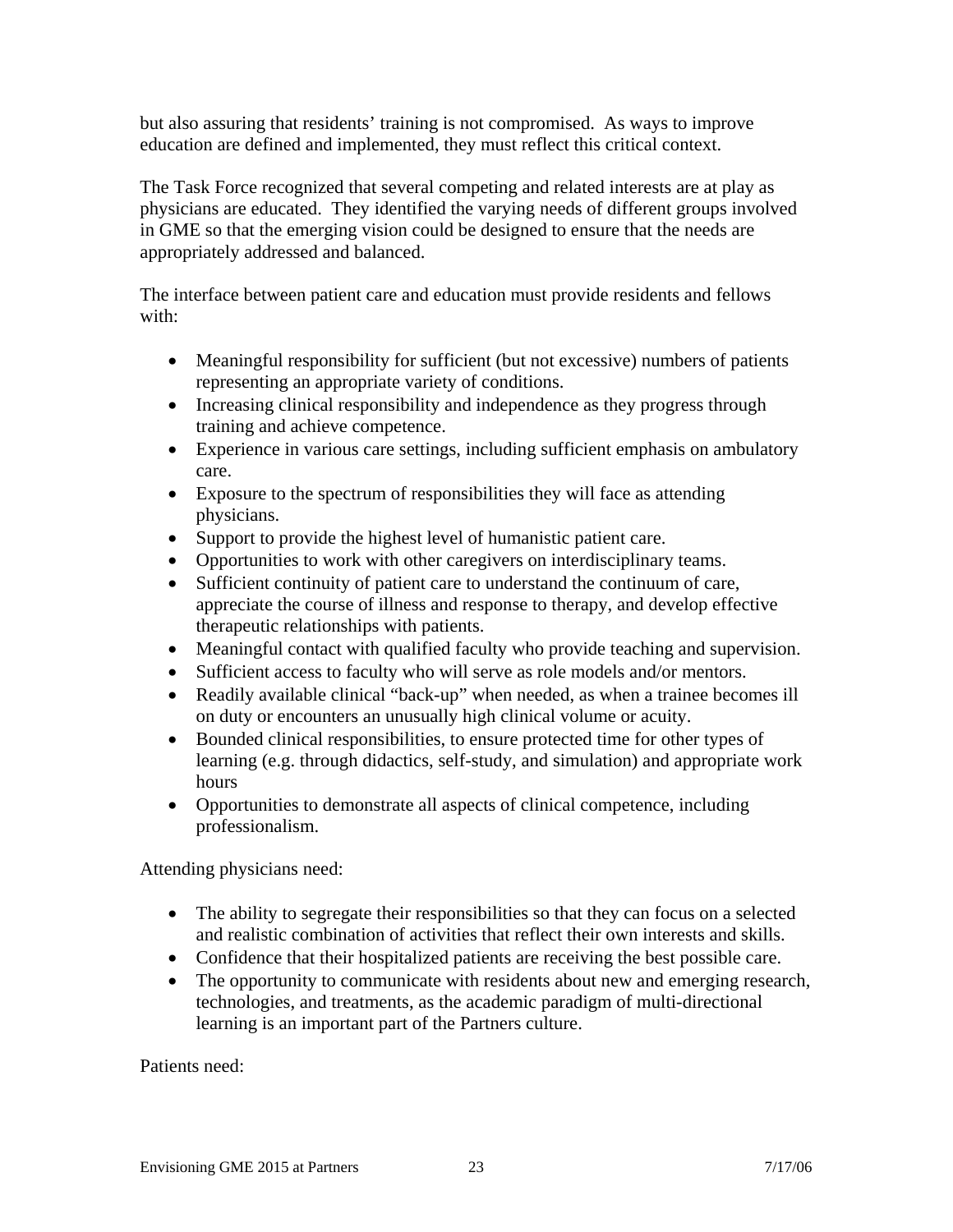- Skilled, available, and consistent caregivers with high levels of expertise
- Sufficient continuity to have relationships with caregivers
- Professional caregivers who will put the patient's interest above their own
- Institutional systems that protect their safety

Hospitals need to serve individual patients as well as communities, optimize quality and safety of care, recruit and retain caregivers and other personnel, maintain facilities, manage daily operations, and sustain financial health—all amidst greater patient volume and throughput.

As explained in the curriculum section of this document, the educational needs of the trainees, based on the knowledge, skills and behavior necessary for successful practice, will drive the 2015 GME curriculum. Within that curriculum, meaningful and diverse involvement in patient care will remain the anchor of resident and fellow education. As curriculum is redesigned, a critical element will be to define clear goals and objectives for every level of training, so that it is clear what competencies a trainee should master at specific points in his or her career. It is crucial to define what it means to be a competent physician in terms of knowledge, skills, and behavior. This redesign may require restructuring patient care teams to reduce redundancy and focus on desired outcomes. It may also be appropriate to divide the work differently so that at any particular time some trainees are concentrating on doing the work, while others are more focused on teaching and learning.

It is important to acknowledge the dynamic tension that exists between the educational needs of trainees and the service needs of the hospitals. Although many hospital service requirements will be met in the course of education, the GME training programs will not be required to fulfill all hospital service needs. Education and training will be concentrated around patients, teachers, and care settings selected to ensure that the trainee develops the required competencies, rather than automatically including all patients and all attendings or addressing the hospitals' most urgent care delivery needs.

Residents and Fellows will remain involved in a mix of clinical activities similar to what they pursue currently (e.g., admission and supervision of hospital patients, overnight call, technical interventions, performance and interpretation of diagnostic procedures, dictation of discharge summaries, and communication with referring physicians), although the proportion of these activities may change. Understanding the breadth and depth of care delivery and having sufficient experience in a spectrum of care-related activities (such as discharge planning, specimen preparation, etc.) will continue to be an important element of GME. Training will cultivate the aspect of professionalism that leads a physician to place a patient's interests above one's own.

Certain clinical or administrative activities will be shifted away from the trainees either because they lack educational value or because the volume of a given task far exceeds the volume necessary to gain the expected clinical competence. Since time is limited, inappropriate or unnecessary activities limit access to other, essential experiences. Shifting responsibilities of individual trainees on a daily basis in order to maximize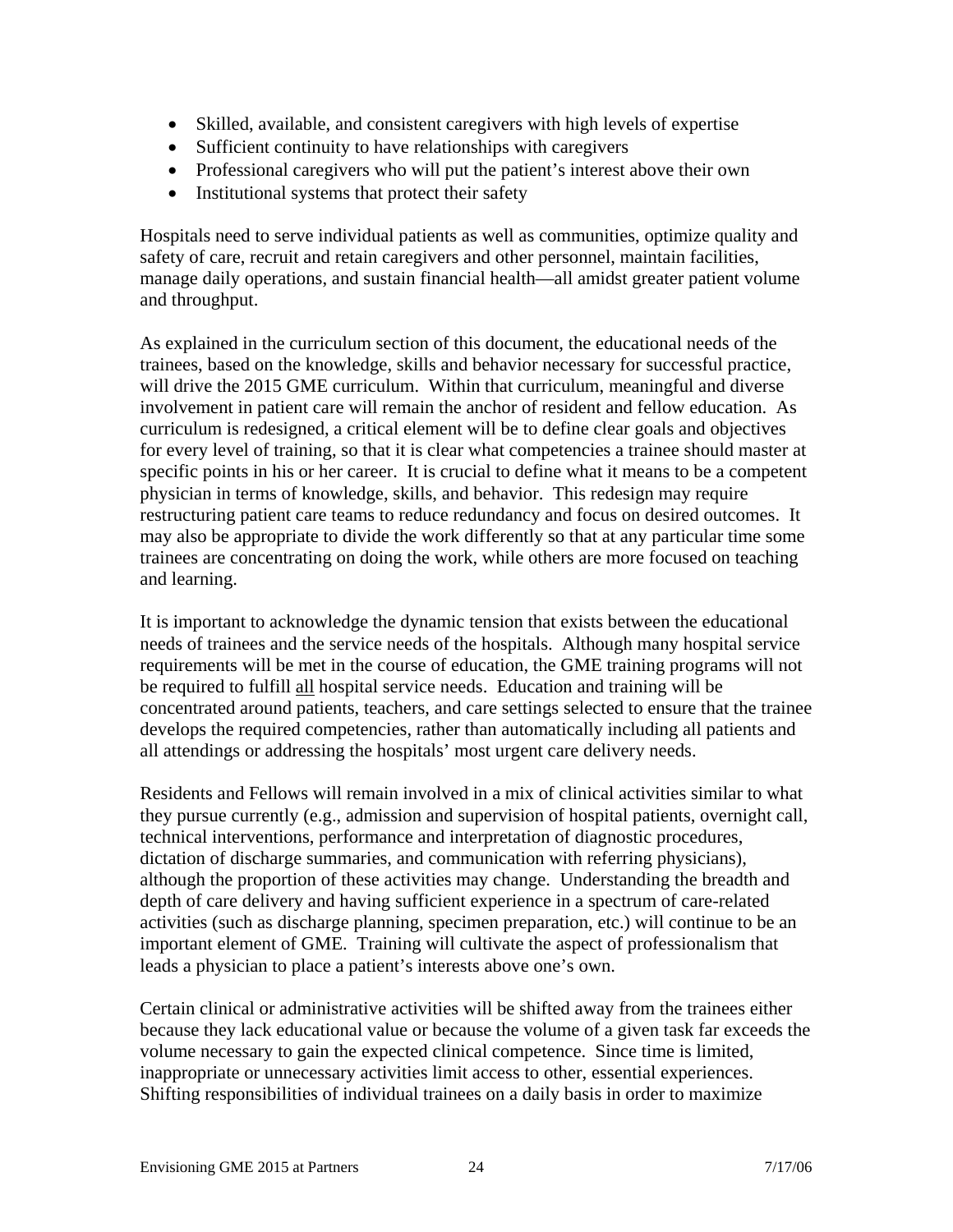educational value is impractical and difficult to accomplish: therefore the GME programs must be designed in a way that structurally excludes most non-educational tasks and ensures an appropriate--not excessive--volume of educationally relevant clinical and administrative activities.

Toward this end, the staffing for patient care delivery will be structured on each ambulatory and inpatient service in a way that aligns with the volume of resident or fellow participation appropriate to fulfill curricular needs. The volume of specific patient care activities involving trainees (specific operations, admissions for specific diagnoses, clinic visits, etc.) will be planned according to two key factors:

- Volume requirements for individual certification or program accreditation
- Average volume of experience needed for *individual competency*, multiplied by the number of trainees. (It is assumed that some trainees will require more experience than others to achieve competency, and the system for allocating specific clinical opportunities will need to accommodate this.)

The basic premise is that learning, and therefore the assignment of specific activities, should be curriculum driven. The examples below may illustrate this point.

- Gastroenterology has determined that trainees must perform at least 140 colonoscopies in order to become competent endoscopists. In some programs fellows may do far more of these procedures, taking time away from other essential educational activities. The goal is to provide each trainee with enough colonoscopy experience to become competent, while also ensuring sufficient balance and breadth of education in other areas. In order to achieve this, training programs must ensure that the volume allocated to the training program is based on the average caseload per trainee needed for achieving competence. Planning for patient care delivery should provide for additional cases being handled without fellow involvement.
- Some Pediatrics residents might spend up to half of their time in intensive care settings, based on service needs in those areas. However, this is well beyond the threshold required for competency and restricts the time spent in other important areas of Pediatrics and/or the time available for elective rotations. In this case the program should determine and implement the educationally appropriate duration of intensive care training and the department will need to plan for alternative systems of care if insufficient resident ICU coverage results.

This paradigm shift has major implications for Partners in terms of patient care, operations, culture, and finances. To move in this direction, Partners will need to expand alternative ways to care for patients, since trainees are likely to be involved with a smaller proportion of patient care overall. In doing this, Partners will utilize its prior experience with alternative systems of inpatient care, such as the MGH "Cardiac Access Service," the former BWH "Short Stay Unit," and multiple services employing hospitalists, moonlighting trainees, physician assistants or nurse practitioners to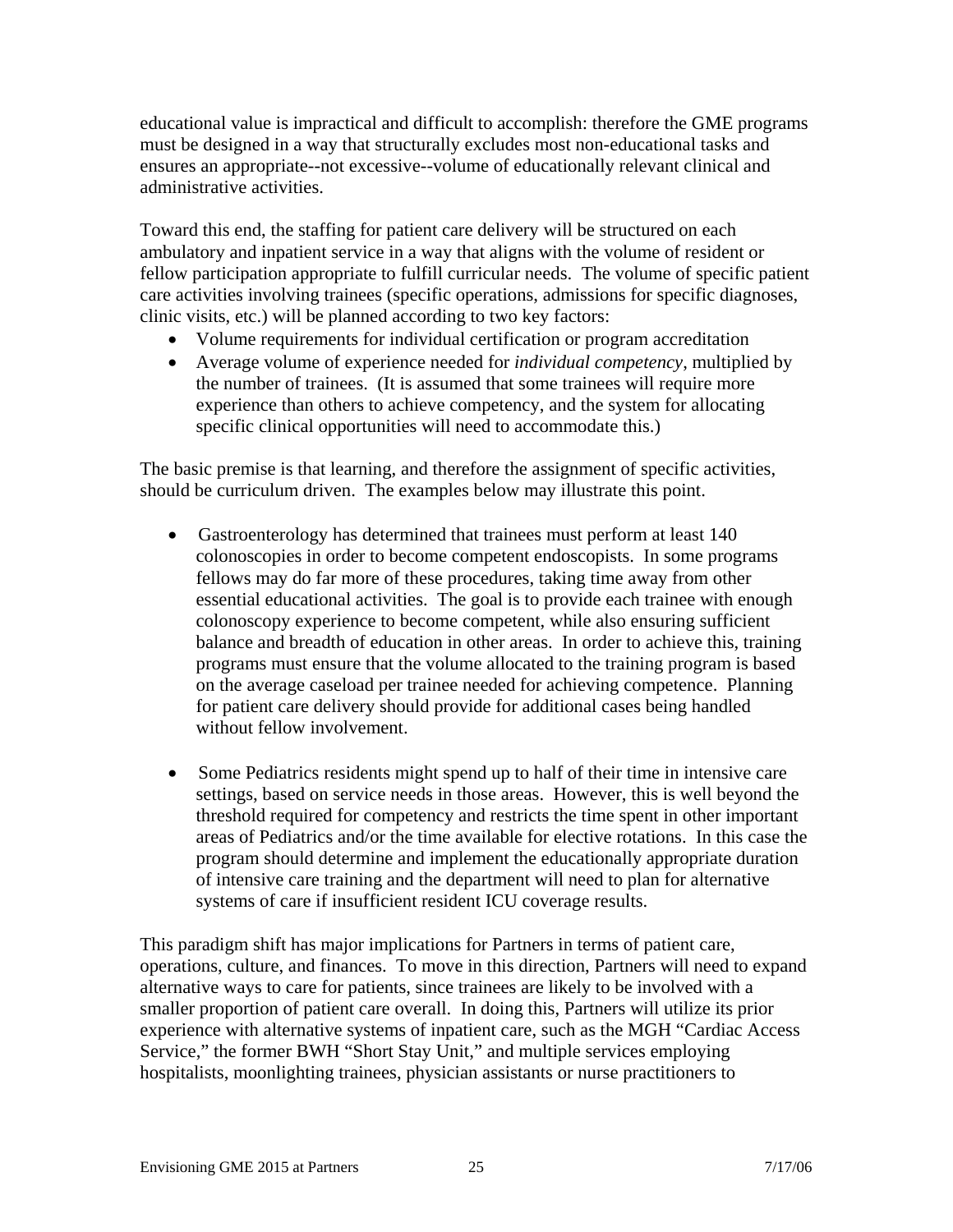complement or in lieu of residents. In addition, Partners will seek to learn from other institutions regarding alternative ways to care for patients.

Plans for reallocating tasks to other providers will be developed and implemented at the department (or division) level. Shifting of activities may involve nurse practitioners or physician assistants, attending physicians, and clinical support staff.The need for physician extenders and additional attendings (including hospitalists) will increase. However, improving clinical and administrative efficiency through a combination of staffing changes, technology, and streamlined systems may reduce the amount of work that needs to be reassigned to other personnel. Additional efficiency may be gained in areas designated as "non-teaching" services, both through the more stable assignment of personnel (in contrast to the frequent rotation of trainees) and because providing teaching often slows the delivery of care. (For example, a staff radiologist can interpret and report 100 chest films more quickly than s/he can "over-read," correct, and teach a resident with the same set of films.)

Staff physicians will adapt their expectations to the reality that not all attending physicians or patient care services will be involved in resident/fellow training or benefit from resident/fellow coverage. With appropriate compensation for teaching, as detailed elsewhere in this report, resident coverage will no longer be necessary as 'payback' to attendings for the clinical productivity lost because of teaching. Nevertheless, this change—an essential element of ensuring that the GME curriculum is driven by the educational needs of trainees—will involve a major cultural change for some departments/services and their physicians.

Patient care delivery models will be sufficiently flexible to accommodate changes in competency requirements and practice standards over time. These models will reflect the increased proportion of ambulatory training likely to be necessary in several specialties to best prepare trainees for clinical practice. The need for additional clinic-based training sites may be met through greater collaboration between the Partners academic medical centers and community hospitals.

Planning efforts will reflect the likelihood that the volume of patient care demands placed upon the hospitals and staff physicians will continue to grow. Although Partners may establish systems and resources to support reassignment of certain patient care activities away from residents and fellows, this will be balanced against the need to ensure that trainees learn the entire spectrum of patient care requirements. The impact of shifting certain responsibilities among personnel will need to be assessed, in terms of both patient care and the impact on teaching and learning. Particular attention will be necessary to protect junior faculty from an adverse impact stemming from these changes.

It may be appropriate in some areas to increase the size of certain residency and/or fellowship programs. However, an increase in program size should not be pursued as a solution to hospital service needs unless enlarging the program will maintain and/or enhance the quality of education; expanded training in the (sub) specialty at Partners is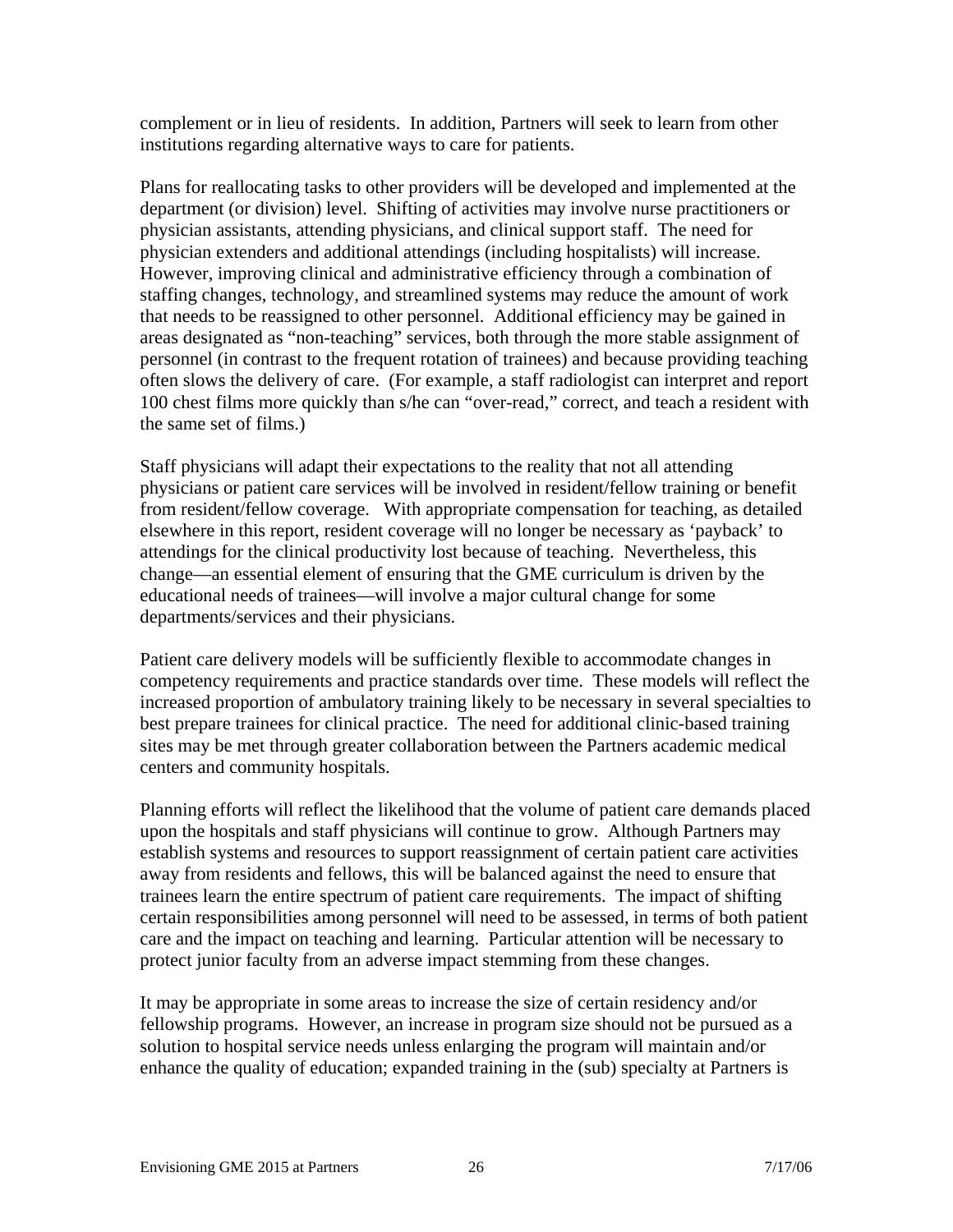otherwise warranted; and sufficient resources to support training program expansion are ensured.

Patient safety requirements will be met by providing sufficient faculty supervision and by assuring that "back-up" physicians are readily available to assist residents and fellows when needed (as when the trainee feels ill or cannot handle the patient acuity or volume). Education requirements will be met by encouraging trainees to make independent judgments and providing them with increasing, graded responsibility for patient care so that when they complete their training they will be fully prepared to provide independent care. Faculty will be trained to gauge the appropriate level of supervision to support residents in making the transition to independence. Defining the appropriate level of independence for trainees as they demonstrate increasing competency and ensuring that the trainees' experiences provide enough autonomy to prepare them for independence are of critical importance to patient care.

Achieving the appropriate balance between education and service needs, while ensuring that patient care needs are met in all situations, is a major challenge facing Partners and all academic health centers. Within Partners, there is a need to increase the emphasis on education and invest in GME so that the education mission may be fulfilled along with the patient care and research missions.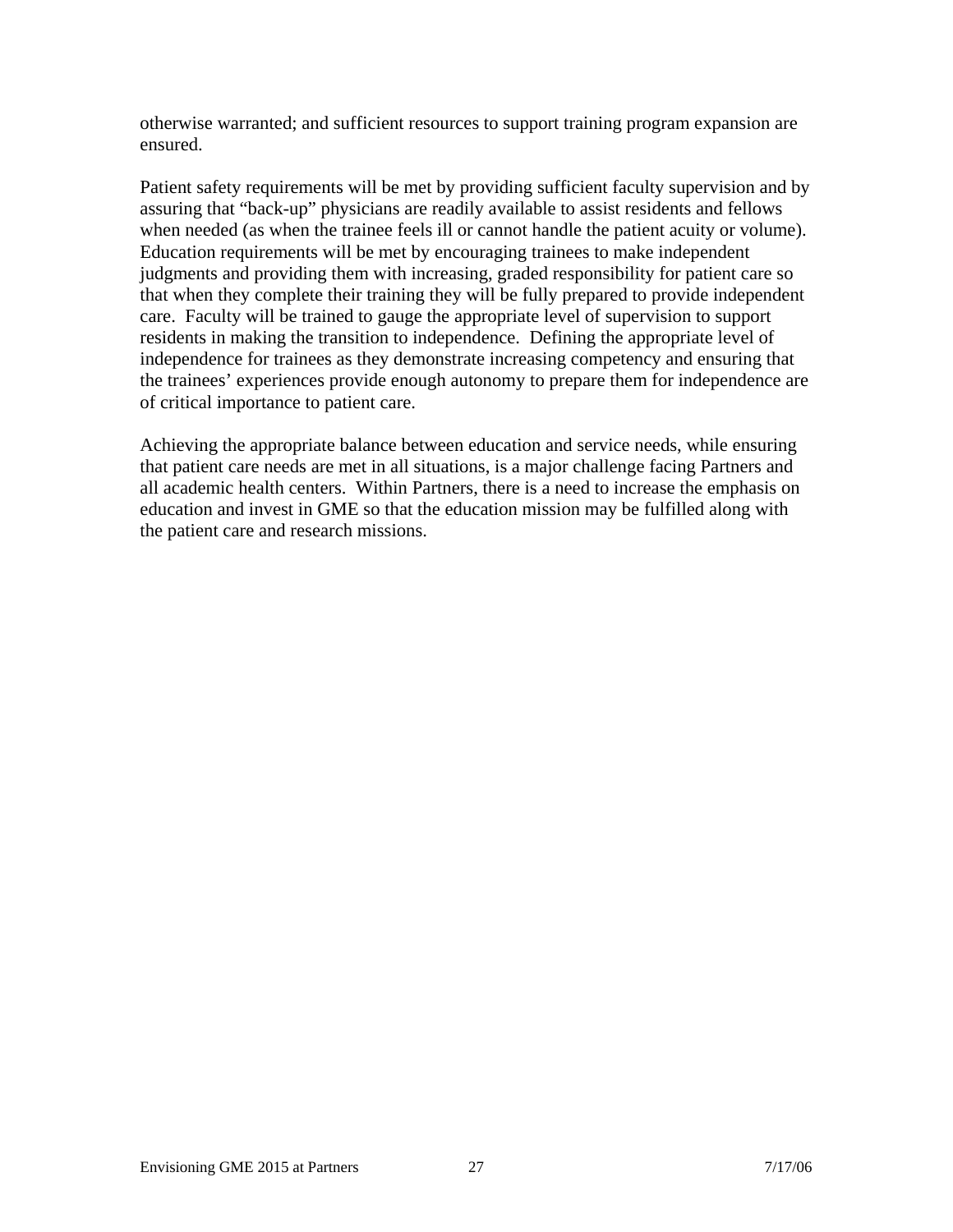### **Coordination and Infrastructure**

#### **Major points include:**

- Education will be represented at the highest levels of resource allocation and decision making at each AMC and at Partners to ensure a strong voice for education, as already exists for clinical and research priorities.
- In acknowledgement of the importance of education as part of Partners mission, budgets at all levels—Partners, hospitals, departments, and programs—will include explicit funding for teaching and education (as for clinical programs and research).
- Partners and its constituent hospitals will increase their allocation of resources for physician education and training, through both the budget process and expanded development efforts targeted at education.
- Resource allocations and decisions will reflect the realities of Partners tri-partite mission and the needs of education, research, and clinical care.
- Partners will need to invest in its education infrastructure, including dedicated space for education, simulation, and significant investments in technology overall.
- Support for faculty development will be increased and coordinated with HMS.
- Dedicated personnel will lead and advocate for education, and the GME committee structure will be reevaluated and strengthened.
- Collaboration with HMS, across Partners hospitals, and with community hospitals will increase, enhancing integration and supporting specific needs such as an increased emphasis on training for ambulatory care.
- Coordination of education activities will also address the continuum of UME-GME-CME.

The education vision outlined in this document will require considerable resources, a substantial infrastructure for education, and significant coordination across the Partners system. In addressing coordination and infrastructure, it must be acknowledged that Partners is committed to supporting a tri-partite mission—education, research, and clinical care. As strategic planning for education proceeds, it will be necessary to assimilate this vision with fiscal realities, research needs, and patient care imperatives to enhance the whole to the greatest extent possible.

High level representation of the education mission should be ensured at BWH and MGH, as well as across Partners: a strong, senior-level voice for the needs of education and training must be integrated into all key decision-making and resource allocation groups across the Partners system.

Partners and its constituent hospitals will need to increase their allocation of resources for physician education and training. The hospitals will provide greater support for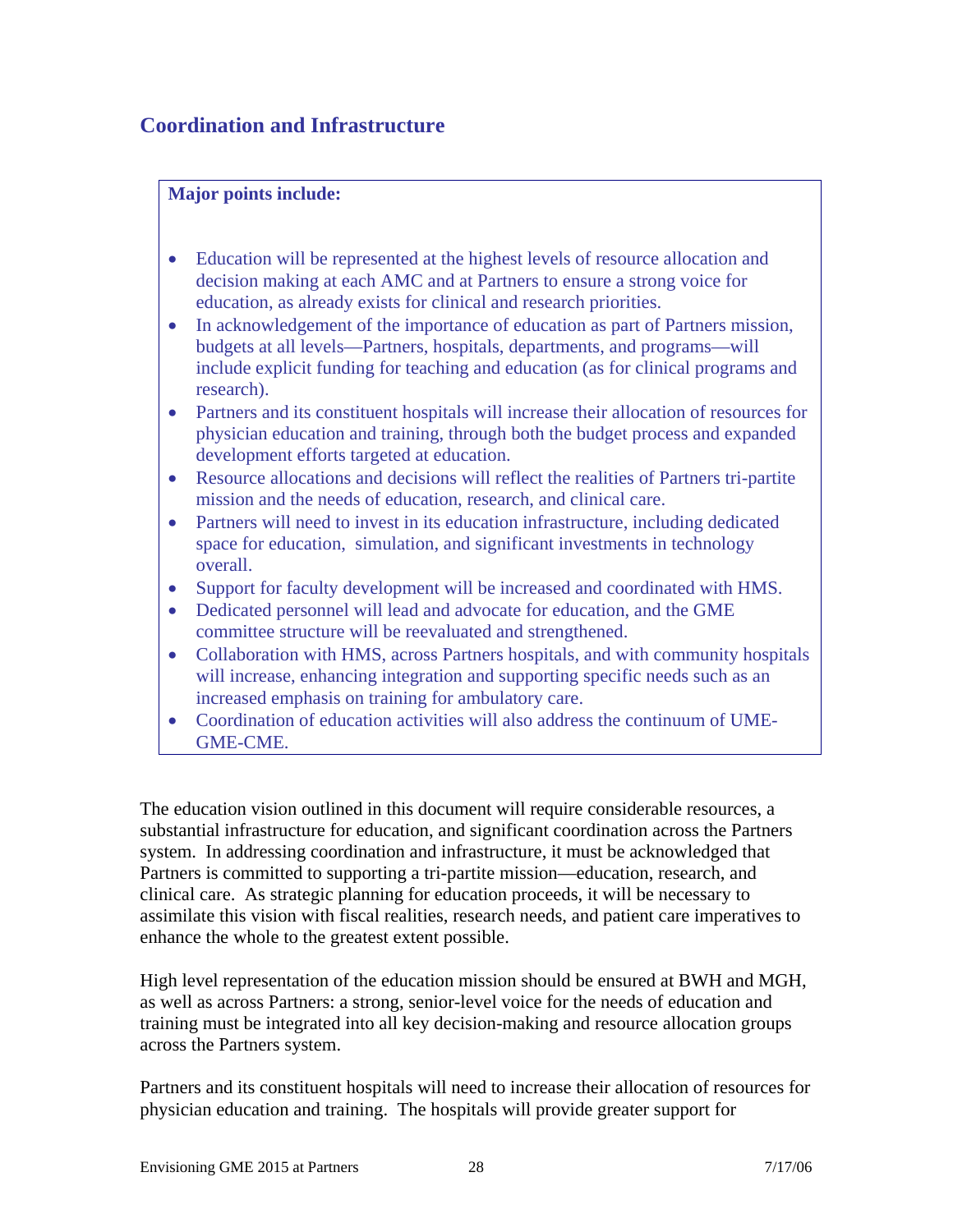education directly through their budgets. This increase in support may require sacrifices in investments in capital, science, clinical programs, or community benefits. In addition, new funding streams, including philanthropy, will be sought to support such activities as GME curriculum development, faculty development, information technology, educational facilities and research on medical education. Appropriate collaborations with industry may also be explored in order to expand the resources available for education.

To fulfill this vision, Partners will need to invest in its educational infrastructure. Dedicated space and facilities for education—both didactic and experiential—will need to be expanded and enhanced to ensure that they remain cutting edge. Technology, a major theme running through this report, will require continued investments over time in order to optimize the design and delivery of education, as well as patient care.

An ideal anchor of the infrastructure for education would be physical "Centers for Clinical Education" at MGH and BWH. These centers would include high-tech teaching and assessment tools (such as simulation and computer-based modules) as a shared resource. Simulation is expected to become a centerpiece of the Centers for Clinical Education. These Centers would provide a locus for faculty development efforts and for interdisciplinary education. They would help to encourage collaboration and cultivate a sense of community among program leaders, faculty and trainees. In addition, the Centers for Clinical Education would support a culture of lifelong learning by making educational resources easily accessible to all types and levels of clinicians.

The fulfillment of this vision will require dedicated personnel to support graduate and undergraduate medical education based at each of the academic medical centers. Partners' medical education leadership will work closely together and with HMS-based educational leadership to share best practices across the system, coordinate creation of core/common curricula and foster innovation. Partners and hospital GME Committees should be reevaluated and possibly reorganized in order to optimally support new efforts while also fulfilling ongoing responsibilities regarding accreditation and operational matters. Opportunities to streamline administrative functions and eliminate unnecessary work will be sought. Medical education leadership will have an effective voice in advocating for resources for education throughout Partners.

Program Directors will be invested with sufficient authority to ensure that the curricular plan is honored. They will also be supported by explicit (written) job descriptions, protected time, adequate staffing and appropriate salary. Program director activities will be recognized for academic promotion.

There will be increased collaboration in physician education across the Partners hospitals, including elective rotations, joint development of curriculum and, where practical, shared physical and electronic infrastructure. There will also be greater opportunity to use community hospital sites to implement an expansion in ambulatory training; the expected continued growth in outpatient services will make use of community hospital sites essential for future physician education.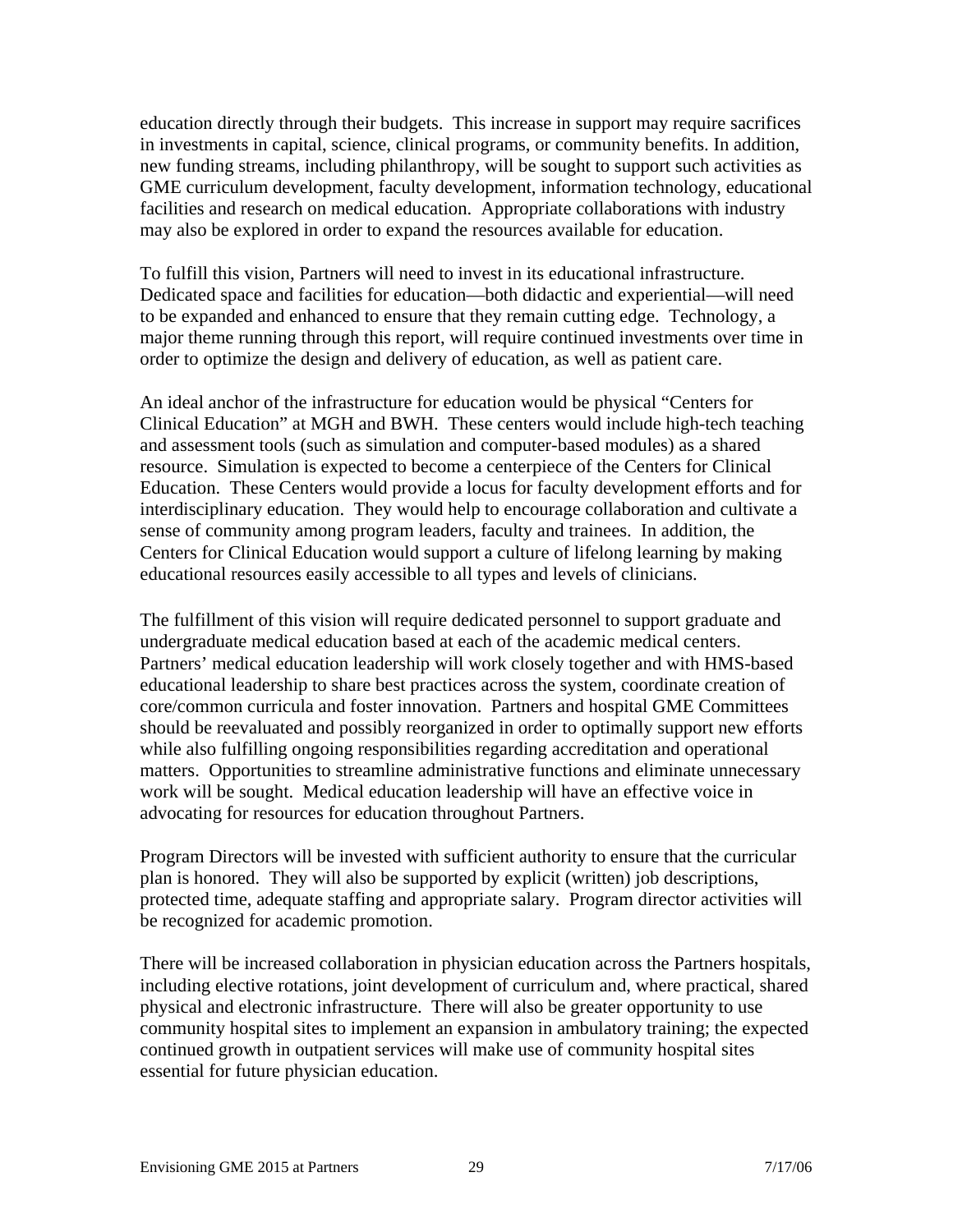Coordination of education activities will also address the continuum of UME – GME – CME. Opportunities for sharing resources will be utilized maximally, such as by inviting GME trainees to attend appropriate CME courses. The implementation of hospital-based portions of the redesigned HMS curriculum will attempt to optimize the interactions between medical students, residents and fellows, while avoiding potential conflicts around patient care responsibilities and faculty teaching time.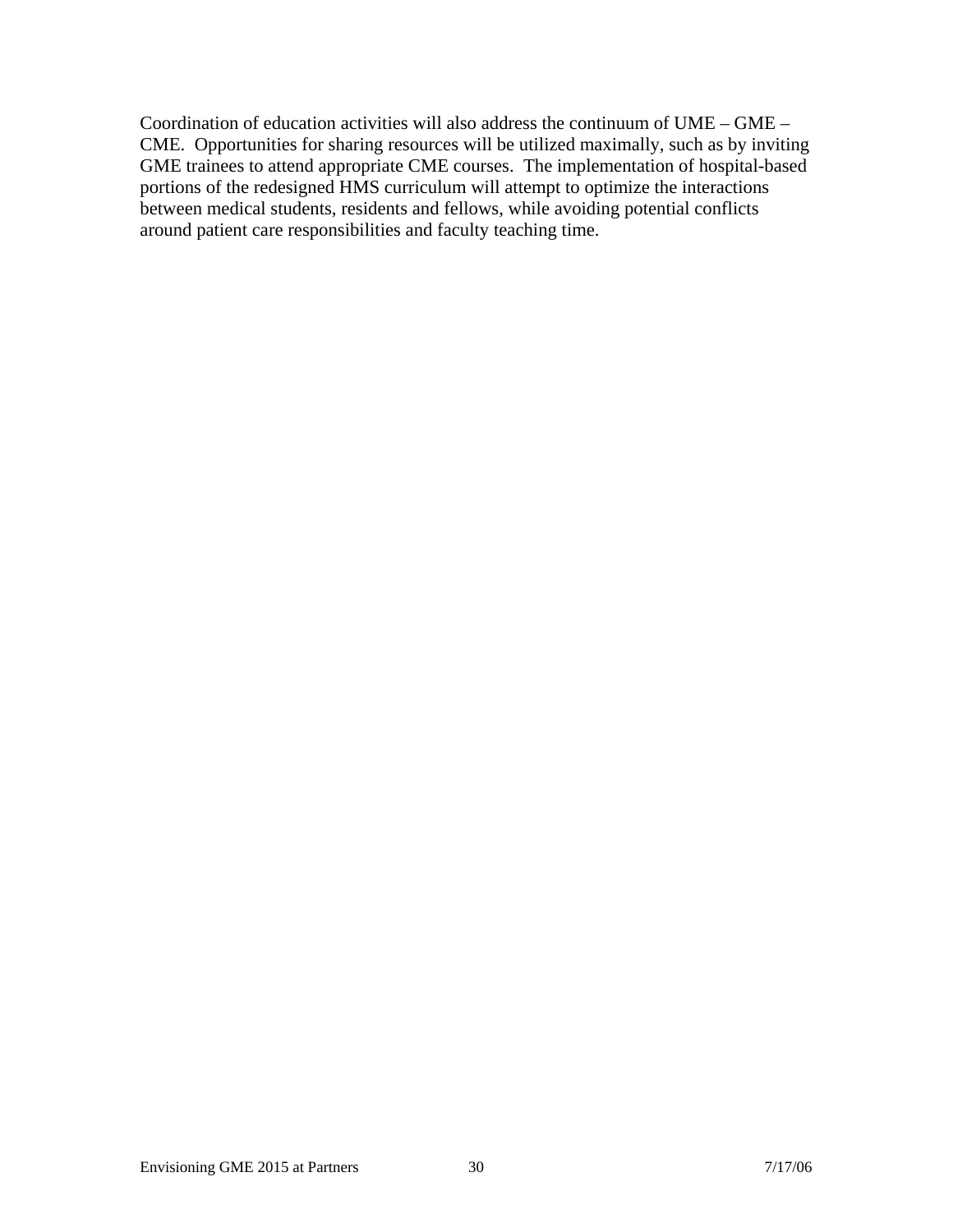### **Creating an Integrated GME-UME Education Culture**

Although the focus of the Task Force was to envision GME in 2015, and little time was spent addressing undergraduate medical education (UME), GME is part of an educational continuum that includes both UME and continuing medical education (CME). Many of the solutions envisioned in this report will benefit all levels of physician education. As specific changes in GME are identified and implemented, they will be coordinated with UME to move toward a common vision and integrated system of physician education.

Medical education will be most effective when there is continuity of training from UME to GME, and when faculty embrace the education mission at all levels. In order to appropriately value education, Partners and HMS will need to free up time and resources to pay educators and provide them with the support they need to be effective teachers. It is also essential that all learners—students, trainees, and faculty —are positioned and supported for success.

There are many opportunities for cooperation and collaboration between GME and UME. One significant opportunity is to develop coordinated reward, recognition, and payment systems for faculty across both GME and UME. As demands on teachers increase there may be competition for a limited resource—the clinician educator. This tension will need to be addressed to avoid unhealthy competition and to ensure that both programs can thrive. New infrastructure and educational spaces should also be developed in close collaboration so that space is not redundant but can be used for all levels of education and training.

Overall, the needs of UME and GME seem to be growing closer together, and the differences between UME and GME are not as substantial as they may have been in the past. There is a need to further integrate the two programs and work together to build a culture that values teaching, learning, patient care, and professionalism. The students and trainees of today will be the faculty of 2015, and it is essential that both UME and GME, both HMS and Partners, work together to best prepare them for this future.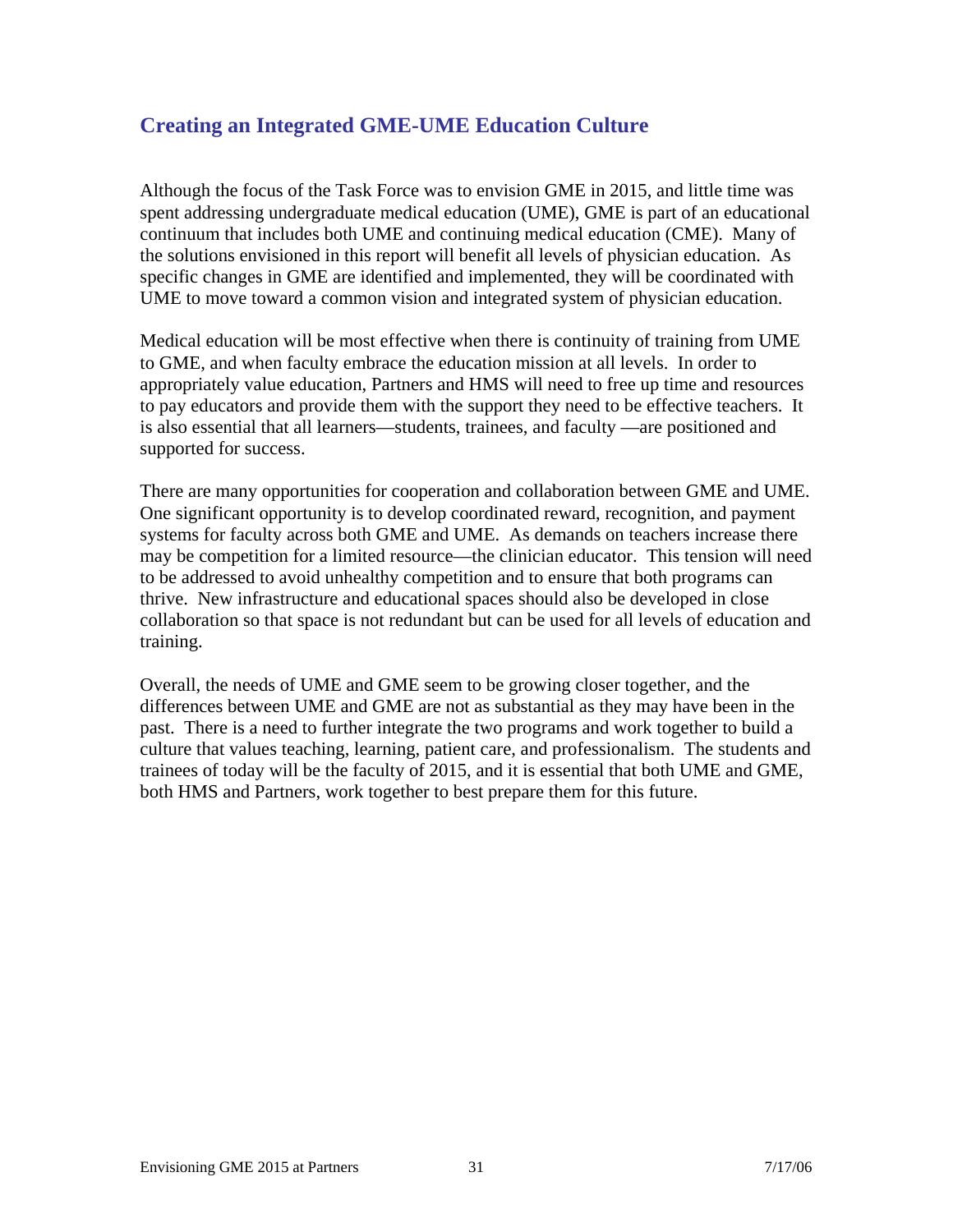## **Appendix Partners GME 2015 Task Force**

#### **Co Chairs**

Jonathan F. Borus, MD; Chairman of Psychiatry, Brigham and Women's/Faulkner Hospitals

Andrea E. Reid, MD, MPH, Program Director, MGH Gastroenterology Fellowship Program

#### **Members**

Stanley W. Ashley, MD, Program Director, BWH Surgery Residency

Keith H. Baker, MD, Program Director, MGH Anesthesia Residency

Lori R. Berkowitz, MD, Program Director, Partners OB/GYN Residency

Stephen B. Calderwood, MD, Associate Chief of Medicine for Education, MGH; Co-Chair HMS Principal Clinical Year Design Group

Lawrence S. Friedman, MD, Chairman, Dept. of Medicine, Newton Wellesley Hospital

James A. Gordon, MD, Director, Simulation Education for HMS; Emergency Medicine **MGH** 

Matina Horner, Ph.D. Trustee Member, Partners Education Committee; Honorary Trustee, **MGH** 

Joseph Loscalzo, MD, Chairman of Medicine, BWH

Andrew Norden, MD, Chief Resident, Partners Neurology

Harry E. Rubash, MD, Chief of Orthopaedics, MGH

Martin A. Samuels, MD, Chairman of Neurology, BWH

Emmett V. Schmidt, MD, PhD., Program Director, MGH Pediatric Residency

Emily Senecal, MD, Chief Resident, Partners Emergency Medicine

Andrew L. Warshaw, MD, Chief of Surgery, MGH

Beverly Woo, MD, Primary Care Internal Medicine, BWH

Steven C. Wright, MD, Chairman of Medicine, Faulkner Hospital